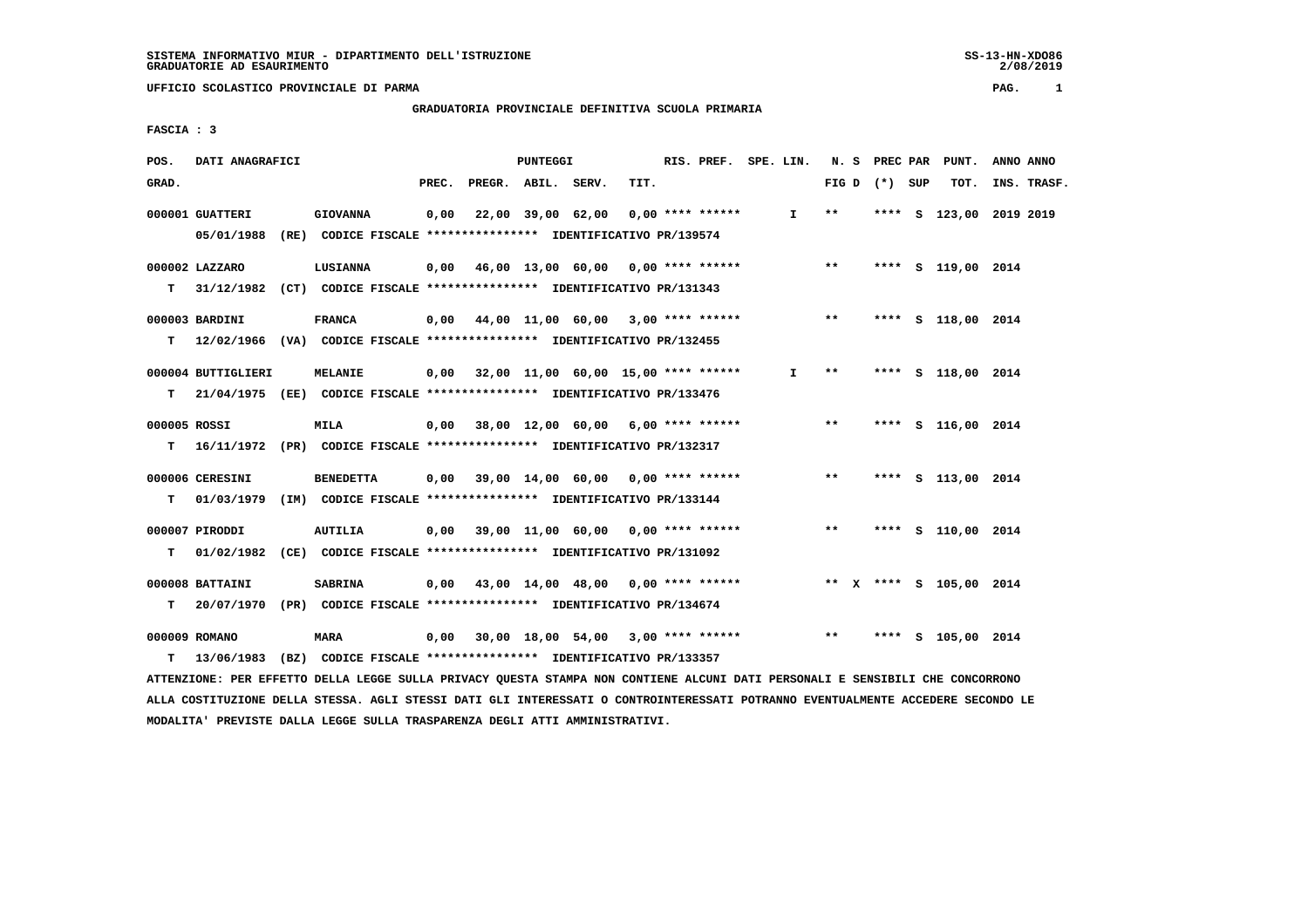# **GRADUATORIA PROVINCIALE DEFINITIVA SCUOLA PRIMARIA**

 **FASCIA : 3**

| POS.         | DATI ANAGRAFICI    |                                                                                            |       |                    | PUNTEGGI |                                                         |      | RIS. PREF. SPE. LIN. |  |       |              | N. S PREC PAR   | PUNT.              | ANNO ANNO   |
|--------------|--------------------|--------------------------------------------------------------------------------------------|-------|--------------------|----------|---------------------------------------------------------|------|----------------------|--|-------|--------------|-----------------|--------------------|-------------|
| GRAD.        |                    |                                                                                            | PREC. | PREGR. ABIL. SERV. |          |                                                         | TIT. |                      |  |       |              | FIG D $(*)$ SUP | TOT.               | INS. TRASF. |
|              | 000010 PARISE      | PIER FORTUNAT<br>T 07/07/1982 (KR) CODICE FISCALE *************** IDENTIFICATIVO PR/131252 | 0.00  |                    |          | 26,00 17,00 60,00                                       |      | $0.00$ **** ******   |  | $***$ |              |                 | **** S 103,00 2014 |             |
|              |                    |                                                                                            |       |                    |          |                                                         |      |                      |  |       |              |                 |                    |             |
|              | 000011 DI COSTANZO | <b>ANTONELLA</b>                                                                           |       |                    |          | $0,00$ 26,00 14,00 60,00 3,00 **** ******               |      |                      |  | $***$ |              |                 | **** S 103,00 2014 |             |
| T.           |                    | 28/06/1977 (NA) CODICE FISCALE *************** IDENTIFICATIVO PR/126944                    |       |                    |          |                                                         |      |                      |  |       |              |                 |                    |             |
| 000012 SILVA |                    | PATRICIA NORM 0,00 25,00 16,00 60,00 0,00 **** ******                                      |       |                    |          |                                                         |      |                      |  | **    |              |                 | **** S 101,00 2014 |             |
| T.           |                    | 20/03/1963 (EE) CODICE FISCALE **************** IDENTIFICATIVO PR/132743                   |       |                    |          |                                                         |      |                      |  |       |              |                 |                    |             |
|              | 000013 VERGARI     | <b>MARIANGELA</b>                                                                          |       |                    |          | $0.00$ $24.00$ $16.00$ $60.00$ $0.00$ $***$ **** ****** |      |                      |  | $***$ |              |                 | **** S 100,00 2014 |             |
| T.           |                    | 29/09/1982 (LE) CODICE FISCALE *************** IDENTIFICATIVO PR/130978                    |       |                    |          |                                                         |      |                      |  |       |              |                 |                    |             |
|              |                    |                                                                                            |       |                    |          |                                                         |      |                      |  |       |              |                 |                    |             |
|              | 000014 SCRIMA      | <b>IVANA</b>                                                                               |       |                    |          | 0,00 28,00 12,00 60,00 0,00 **** ******                 |      |                      |  | $***$ |              |                 | **** S 100,00 2014 |             |
| T.           |                    | 07/09/1983 (AG) CODICE FISCALE **************** IDENTIFICATIVO PR/130621                   |       |                    |          |                                                         |      |                      |  |       |              |                 |                    |             |
|              | 000015 SCERRA      | <b>ALESSANDRA</b>                                                                          |       |                    |          | $0,00$ 28,00 11,00 60,00 0,00 **** ******               |      |                      |  | $***$ |              | **** S          | 99,00 2014         |             |
| T.           |                    | 10/05/1974 (KR) CODICE FISCALE **************** IDENTIFICATIVO PR/130815                   |       |                    |          |                                                         |      |                      |  |       |              |                 |                    |             |
|              | 000016 TERRONI     | <b>ROMINA</b>                                                                              |       |                    |          | $0,00$ 33,00 11,00 52,00 0,00 **** ******               |      |                      |  | $***$ |              | **** S          | 96,00 2014         |             |
| T.           |                    | 30/10/1973 (PR) CODICE FISCALE *************** IDENTIFICATIVO PR/130652                    |       |                    |          |                                                         |      |                      |  |       |              |                 |                    |             |
|              |                    |                                                                                            |       |                    |          |                                                         |      |                      |  |       |              |                 |                    |             |
| 000017 GRECO |                    | ANNA GABRIELL 0,00 27,00 15,00 48,00 6,00 **** ******                                      |       |                    |          |                                                         |      |                      |  | $***$ |              | **** S          | 96,00 2014         |             |
|              |                    | T 27/03/1979 (LE) CODICE FISCALE *************** IDENTIFICATIVO PR/133099                  |       |                    |          |                                                         |      |                      |  |       |              |                 |                    |             |
|              | 000018 MANFREDI    | ANGELA                                                                                     |       |                    |          | 0,00 15,00 17,00 54,00 9,00 **** ******                 |      |                      |  | $* *$ | $\mathbf{x}$ | **** S          | 95,00 2014         |             |
| т            | 02/06/1981         | (GE) CODICE FISCALE **************** IDENTIFICATIVO PR/133074                              |       |                    |          |                                                         |      |                      |  |       |              |                 |                    |             |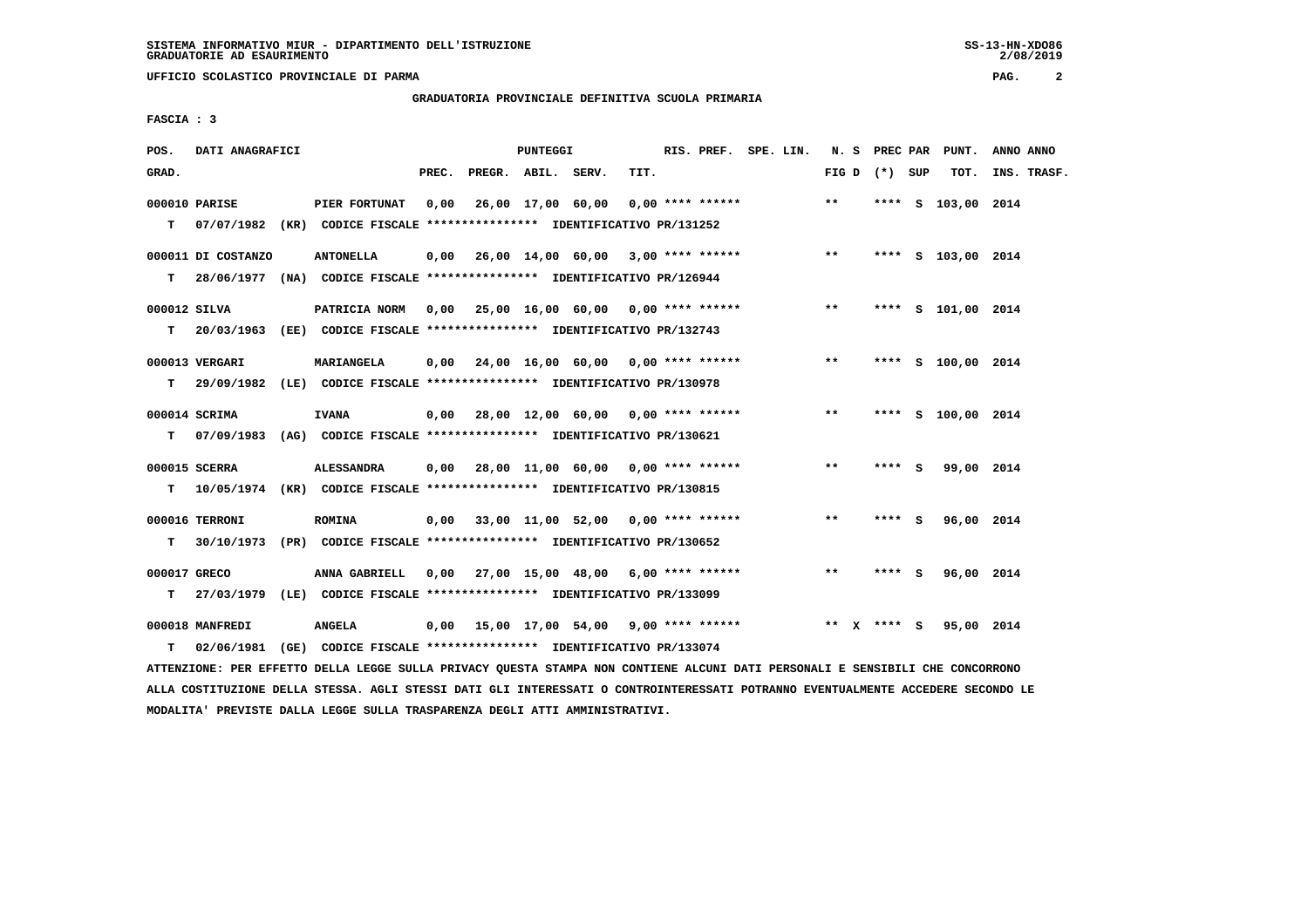#### **GRADUATORIA PROVINCIALE DEFINITIVA SCUOLA PRIMARIA**

 **FASCIA : 3**

| POS.         | DATI ANAGRAFICI                                                          |                   |       |                    | PUNTEGGI |                                                       |      | RIS. PREF. SPE. LIN. |              | N. S PREC PAR   |         |     | PUNT.      | ANNO ANNO   |
|--------------|--------------------------------------------------------------------------|-------------------|-------|--------------------|----------|-------------------------------------------------------|------|----------------------|--------------|-----------------|---------|-----|------------|-------------|
| GRAD.        |                                                                          |                   | PREC. | PREGR. ABIL. SERV. |          |                                                       | TIT. |                      |              | FIG D $(*)$ SUP |         |     | TOT.       | INS. TRASF. |
|              | 000019 MARINIELLO                                                        | LETIZIA           | 0,00  |                    |          | 14,00 13,00 60,00                                     |      | 7,00 **** ******     | $\mathbf{I}$ | $* *$           | ****    | - 5 | 94,00 2014 |             |
| т            | 08/04/1983 (CE) CODICE FISCALE **************** IDENTIFICATIVO PR/131347 |                   |       |                    |          |                                                       |      |                      |              |                 |         |     |            |             |
|              | 000020 CASSESA                                                           | <b>GIUSEPPINA</b> | 0.00  |                    |          | 24,00 14,00 49,00 6,00 **** ******                    |      |                      |              | $* *$           | **** S  |     | 93,00 2014 |             |
| т            | 03/07/1981 (SR) CODICE FISCALE *************** IDENTIFICATIVO PR/131974  |                   |       |                    |          |                                                       |      |                      |              |                 |         |     |            |             |
|              | 000021 LEONARDI                                                          | <b>ROSALBA</b>    |       |                    |          | 0,00 18,00 15,00 60,00 0,00 **** ******               |      |                      |              | $* *$           | $***$ S |     | 93,00 2014 |             |
| т            | 06/08/1965 (EE) CODICE FISCALE *************** IDENTIFICATIVO PR/131754  |                   |       |                    |          |                                                       |      |                      |              |                 |         |     |            |             |
|              | 000022 MANNARA                                                           | <b>ANGELA</b>     |       | $0,00$ 56,00       |          | 6,00 29,00 0,00 **** ******                           |      |                      |              | ** $X$ **** S   |         |     | 91,00 2007 |             |
| s            | 21/03/1980 (TA) CODICE FISCALE **************** IDENTIFICATIVO PR/031235 |                   |       |                    |          |                                                       |      |                      |              |                 |         |     |            |             |
| 000023 ELIA  |                                                                          | <b>ANGELA</b>     |       |                    |          | $0.00$ 18.00 13.00 60.00 0.00 **** ******             |      |                      |              | $***$           | **** S  |     | 91,00 2014 |             |
| т            | 22/02/1973 (NA) CODICE FISCALE **************** IDENTIFICATIVO PR/130703 |                   |       |                    |          |                                                       |      |                      |              |                 |         |     |            |             |
|              | 000024 DATENA                                                            |                   |       |                    |          | NATALINA DONA 0,00 24,00 13,00 48,00 6,00 **** ****** |      |                      | I.           | $* *$           | **** S  |     | 91,00 2014 |             |
| т            | 25/12/1972 (PZ) CODICE FISCALE *************** IDENTIFICATIVO PR/133799  |                   |       |                    |          |                                                       |      |                      |              |                 |         |     |            |             |
| 000025 ARCHI |                                                                          | <b>FEDERICA</b>   |       |                    |          | $0,00$ 33,00 14,00 42,00 0,00 **** ******             |      |                      |              | $**$            | ****    | - S | 89,00 2014 |             |
| т            | 27/09/1979 (MN) CODICE FISCALE *************** IDENTIFICATIVO PR/131833  |                   |       |                    |          |                                                       |      |                      |              |                 |         |     |            |             |
|              | 000026 CELESTINO                                                         | <b>EMANUELA</b>   | 0,00  |                    |          | 6,00 15,00 60,00 6,00 **** ******                     |      |                      | I.           | $* *$           | **** S  |     | 87,00 2014 |             |
| т            | 15/01/1980 (CT) CODICE FISCALE *************** IDENTIFICATIVO PR/131936  |                   |       |                    |          |                                                       |      |                      |              |                 |         |     |            |             |
|              | 000027 TORINO                                                            | PATRIZIA          |       |                    |          | 0,00 13,00 11,00 60,00 0,00 **** ******               |      |                      |              | $***$           | $***$ S |     | 84,00 2014 |             |
|              | 10/04/1966 (RC) CODICE FISCALE *************** IDENTIFICATIVO PR/130411  |                   |       |                    |          |                                                       |      |                      |              |                 |         |     |            |             |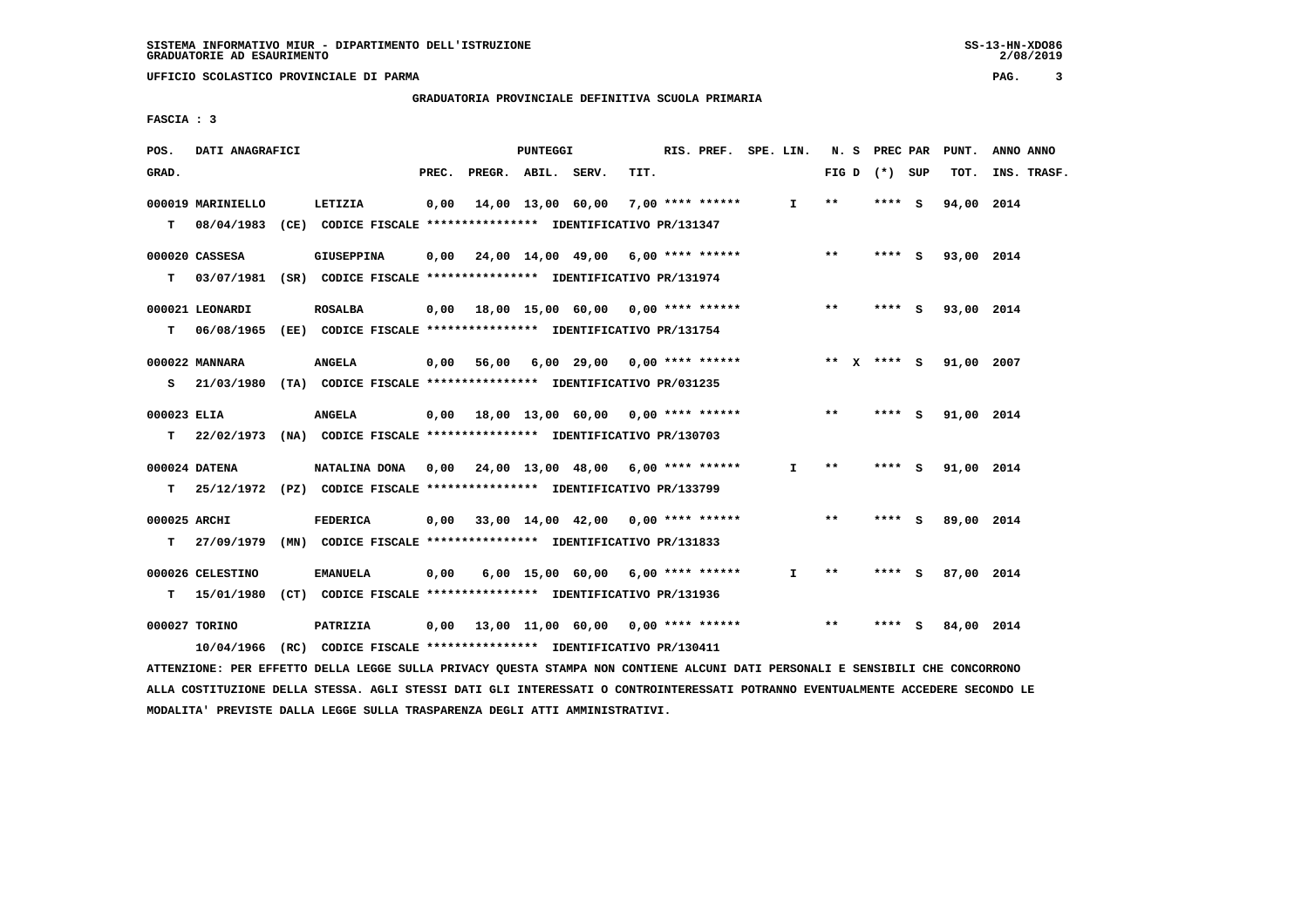#### **GRADUATORIA PROVINCIALE DEFINITIVA SCUOLA PRIMARIA**

 **FASCIA : 3**

| POS.         | DATI ANAGRAFICI |                                                                          |       |                    | PUNTEGGI |                                           |      | RIS. PREF. SPE. LIN. |    |       | N. S PREC PAR   |     | PUNT.      | ANNO ANNO       |
|--------------|-----------------|--------------------------------------------------------------------------|-------|--------------------|----------|-------------------------------------------|------|----------------------|----|-------|-----------------|-----|------------|-----------------|
| GRAD.        |                 |                                                                          | PREC. | PREGR. ABIL. SERV. |          |                                           | TIT. |                      |    |       | FIG D $(*)$ SUP |     | TOT.       | INS. TRASF.     |
| 000028 FIONI |                 | <b>VALERIA</b>                                                           | 0,00  |                    |          | 15,00 18,00 48,00                         |      | $3.00*********$      |    | $* *$ | **** S          |     | 84,00 2014 |                 |
|              |                 | 26/08/1983 (CR) CODICE FISCALE *************** IDENTIFICATIVO PR/130678  |       |                    |          |                                           |      |                      |    |       |                 |     |            |                 |
| 000029 ZITO  |                 | <b>ROSA MARIA</b>                                                        | 0.00  |                    |          | 12,00 11,00 60,00 0,00 **** ******        |      |                      |    | $* *$ | **** S          |     | 83,00 2014 |                 |
|              |                 | 28/12/1979 (EE) CODICE FISCALE *************** IDENTIFICATIVO PR/131824  |       |                    |          |                                           |      |                      |    |       |                 |     |            |                 |
|              | 000030 ALBANO   | <b>VINCENZO</b>                                                          | 0,00  |                    |          | $30,00$ 13,00 36,00 3,00 **** ******      |      |                      |    | $**$  | **** S          |     | 82,00 2014 |                 |
|              |                 | 19/02/1982 (ME) CODICE FISCALE *************** IDENTIFICATIVO PR/134110  |       |                    |          |                                           |      |                      |    |       |                 |     |            |                 |
|              | 000031 CENTONZE | MARIANTONIETT                                                            | 0,00  |                    |          | 4,00 18,00 60,00 0,00 **** ******         |      |                      |    | $***$ | **** S          |     | 82,00 2014 |                 |
|              |                 | 12/09/1983 (LE) CODICE FISCALE *************** IDENTIFICATIVO PR/133737  |       |                    |          |                                           |      |                      |    |       |                 |     |            |                 |
|              | 000032 RESTANI  | <b>MARTA</b>                                                             | 0,00  |                    |          | $6,00$ 11,00 55,00 9,00 **** ******       |      |                      |    |       | ** x **** S     |     | 81,00 2014 |                 |
| т            |                 | 03/10/1970 (PR) CODICE FISCALE **************** IDENTIFICATIVO PR/131289 |       |                    |          |                                           |      |                      |    |       |                 |     |            |                 |
|              | 000033 LOSITO   | <b>FRANCESCO</b>                                                         |       |                    |          | $0.00$ 11.00 16.00 54.00 0.00 **** ****** |      |                      |    | $***$ | **** S          |     | 81,00 2014 |                 |
| T.           |                 | 26/04/1981 (BA) CODICE FISCALE **************** IDENTIFICATIVO PR/131228 |       |                    |          |                                           |      |                      |    |       |                 |     |            |                 |
|              | 000034 PIREDDA  | <b>ALESSANDRA</b>                                                        |       |                    |          | 0,00 19,00 13,00 48,00 0,00 **** ******   |      |                      |    | ** X  | **** S          |     | 80,00 2014 |                 |
| т            |                 | 08/05/1975 (CA) CODICE FISCALE **************** IDENTIFICATIVO PR/132606 |       |                    |          |                                           |      |                      |    |       |                 |     |            |                 |
|              | 000035 MOZZILLO | <b>CATERINA</b>                                                          | 0,00  |                    |          | $0,00$ 13,00 60,00 7,00 **** ******       |      |                      |    | $***$ | **** S          |     |            | 80,00 2019 2019 |
| т            | 09/10/1967      | (CE) CODICE FISCALE **************** IDENTIFICATIVO PR/139558            |       |                    |          |                                           |      |                      |    |       |                 |     |            |                 |
|              | 000036 VERNAZZA | <b>DANIELA</b>                                                           | 0,00  |                    |          | 6,00 13,00 60,00 0,00 **** ******         |      |                      | I. | $***$ | ****            | - S | 79,00 2014 |                 |
| т            | 11/05/1967      | (EE) CODICE FISCALE **************** IDENTIFICATIVO PR/130949            |       |                    |          |                                           |      |                      |    |       |                 |     |            |                 |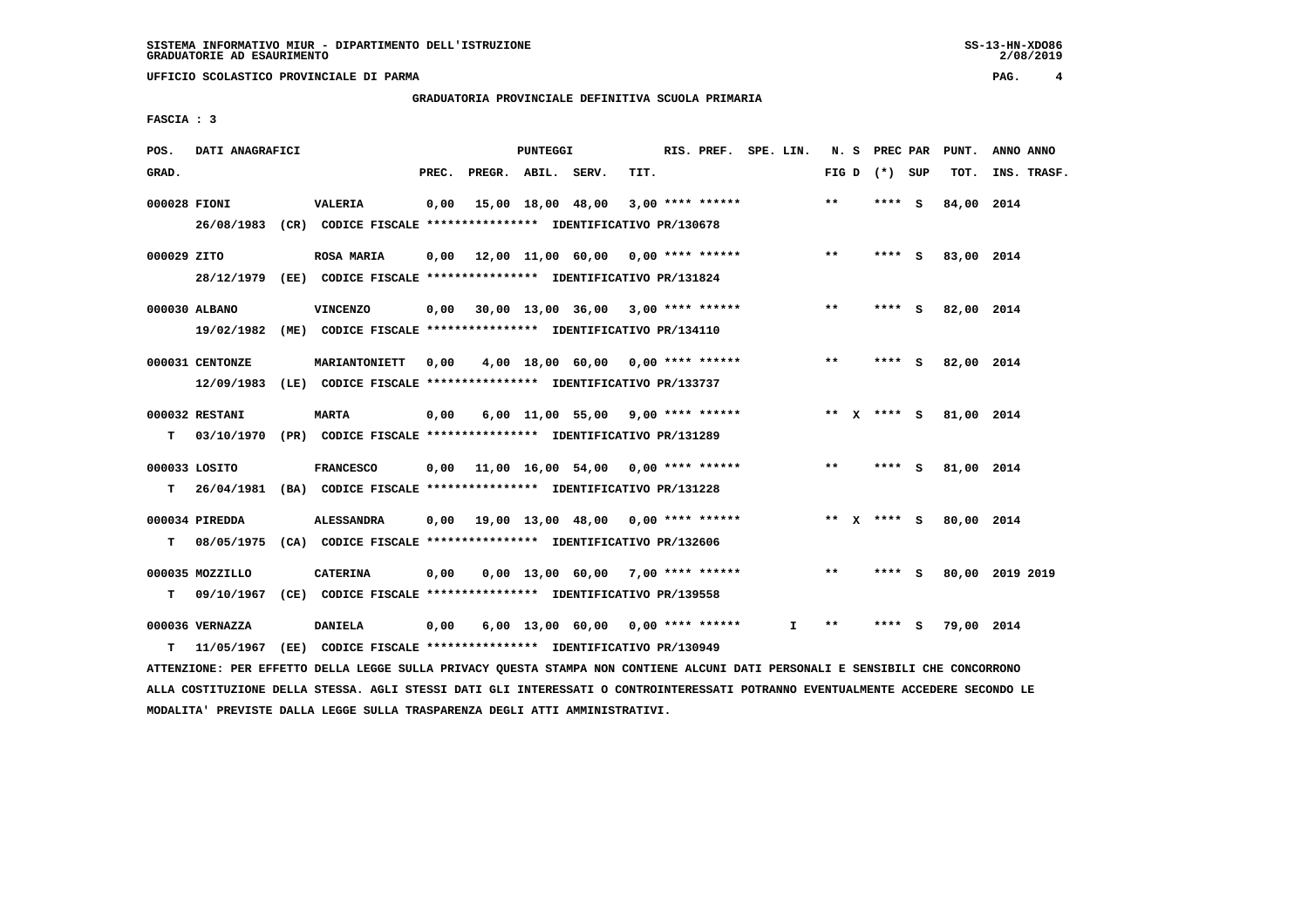# **GRADUATORIA PROVINCIALE DEFINITIVA SCUOLA PRIMARIA**

 **FASCIA : 3**

| POS.         | DATI ANAGRAFICI                                                          |                                                               |       | PUNTEGGI |                                           |      | RIS. PREF. SPE. LIN. |              |       | N. S PREC PAR   |     | PUNT.      | ANNO ANNO       |
|--------------|--------------------------------------------------------------------------|---------------------------------------------------------------|-------|----------|-------------------------------------------|------|----------------------|--------------|-------|-----------------|-----|------------|-----------------|
| GRAD.        |                                                                          |                                                               | PREC. |          | PREGR. ABIL. SERV.                        | TIT. |                      |              |       | FIG D $(*)$ SUP |     | TOT.       | INS. TRASF.     |
|              | 000037 GRILLI                                                            | <b>MICHELA</b>                                                | 0,00  |          | $0,00 \quad 16,00 \quad 60,00$            |      | $0.00$ **** ******   |              |       | ** $X$ **** S   |     | 76,00 2014 |                 |
| т            | 19/04/1981 (FG) CODICE FISCALE *************** IDENTIFICATIVO PR/131375  |                                                               |       |          |                                           |      |                      |              |       |                 |     |            |                 |
|              | 000038 PRESTIGIACOMO                                                     | <b>ANNALISA</b>                                               | 0,00  |          | $0,00$ 41,00 34,00 0,00 **** ******       |      |                      | $\mathbf{I}$ | $* *$ | **** S          |     | 75,00 2009 |                 |
|              | 16/06/1977 (PA) CODICE FISCALE *************** IDENTIFICATIVO PR/124217  |                                                               |       |          |                                           |      |                      |              |       |                 |     |            |                 |
|              | 000039 COSTAGLIOLA                                                       | LIBERA                                                        | 0,00  |          | $0.00$ 11.00 52.00 12.00 **** ******      |      |                      |              | $***$ | **** S          |     | 75,00 2014 |                 |
|              | 09/02/1979 (NA) CODICE FISCALE *************** IDENTIFICATIVO PR/130343  |                                                               |       |          |                                           |      |                      |              |       |                 |     |            |                 |
|              | 000040 AGAZZI                                                            | <b>ROBERTA</b>                                                | 0,00  |          | $0,00$ 12,00 57,00 6,00 **** ******       |      |                      |              | $* *$ | **** S          |     | 75,00 2014 |                 |
| т            | 17/04/1975 (PR) CODICE FISCALE **************** IDENTIFICATIVO PR/131759 |                                                               |       |          |                                           |      |                      |              |       |                 |     |            |                 |
| 000041 PEREZ |                                                                          | ANGELAMARIA                                                   | 0,00  |          | 3,00 11,00 52,00 9,00 **** ******         |      |                      |              | $**$  | **** S          |     | 75,00 2014 |                 |
| т            | 12/07/1965 (AG) CODICE FISCALE **************** IDENTIFICATIVO PR/131471 |                                                               |       |          |                                           |      |                      |              |       |                 |     |            |                 |
|              | 000042 PINGITORE                                                         | <b>ROSANNA</b>                                                | 0,00  |          | $9,00$ 11,00 55,00 0,00 **** ******       |      |                      |              |       | ** $X$ **** S   |     | 75,00 2014 |                 |
| T.           | 22/03/1975                                                               | (KR) CODICE FISCALE **************** IDENTIFICATIVO PR/129985 |       |          |                                           |      |                      |              |       |                 |     |            |                 |
|              | 000043 CENTONZE                                                          | <b>MARINA</b>                                                 | 0,00  |          | 11,00 16,00 48,00 0,00 **** ******        |      |                      |              | $**$  | $***$ S         |     | 75,00 2014 |                 |
|              | 07/01/1980                                                               | (LE) CODICE FISCALE **************** IDENTIFICATIVO PR/133754 |       |          |                                           |      |                      |              |       |                 |     |            |                 |
|              | 000044 CACACE                                                            | <b>ISABELLA</b>                                               | 0,00  |          | $0.00$ 15.00 60.00 0.00 **** ******       |      |                      |              | $***$ | **** S          |     |            | 75,00 2019 2019 |
|              | 31/03/1972 (NA) CODICE FISCALE *************** IDENTIFICATIVO PR/139592  |                                                               |       |          |                                           |      |                      |              |       |                 |     |            |                 |
| 000045 TURCO |                                                                          | <b>MARIA</b>                                                  |       |          | $0,00$ 13,00 11,00 50,00 0,00 **** ****** |      |                      |              | $* *$ | ****            | - 5 | 74,00 2014 |                 |
| т            | 30/05/1982                                                               | (CE) CODICE FISCALE **************** IDENTIFICATIVO PR/134664 |       |          |                                           |      |                      |              |       |                 |     |            |                 |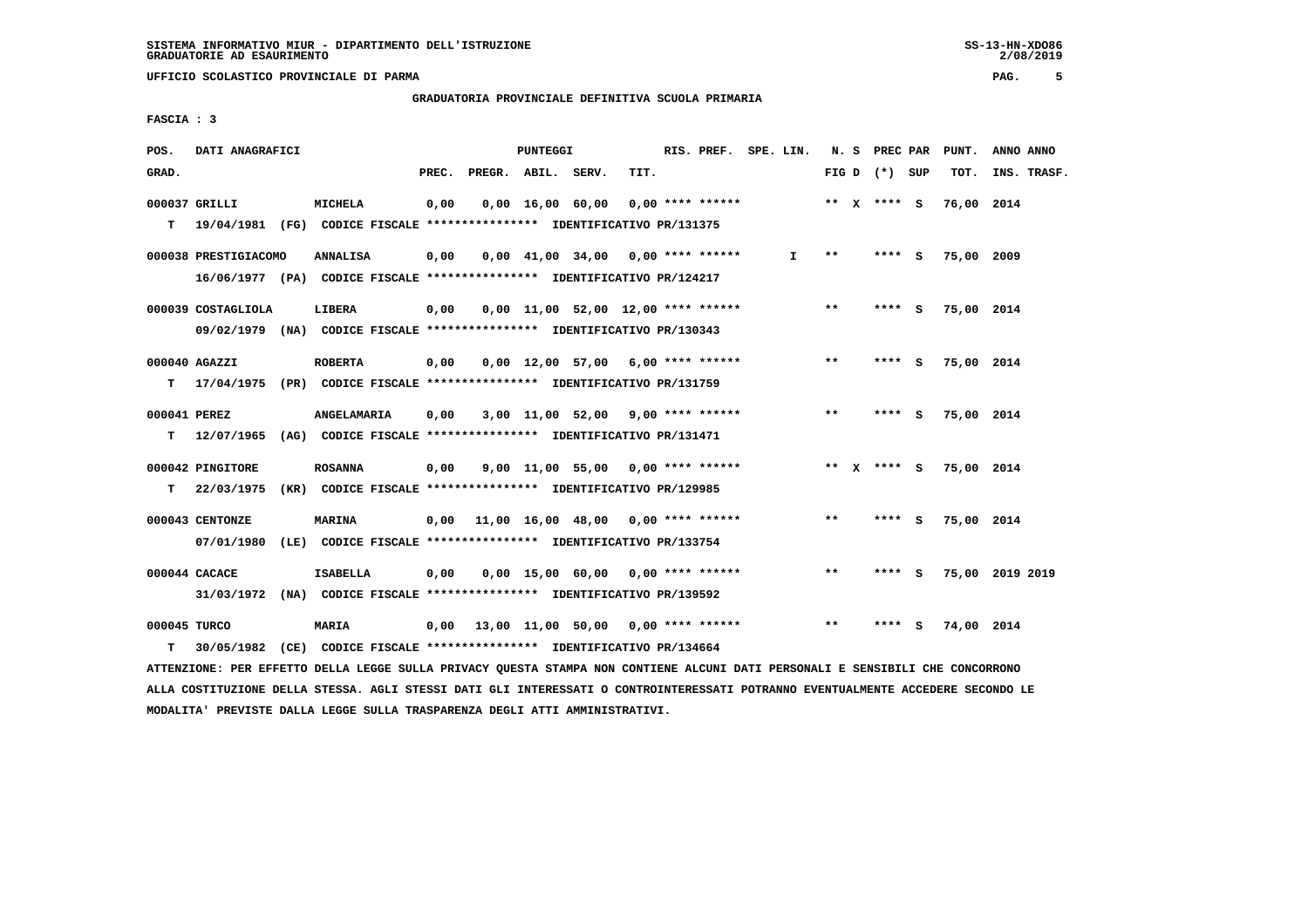$2/08/2019$ 

 **GRADUATORIA PROVINCIALE DEFINITIVA SCUOLA PRIMARIA**

 **FASCIA : 3**

| POS.  | DATI ANAGRAFICI   |                                                                          |       |                    | PUNTEGGI                       |                  |                                           | RIS. PREF. SPE. LIN. |              | N. S PREC PAR   | PUNT.      | ANNO ANNO   |
|-------|-------------------|--------------------------------------------------------------------------|-------|--------------------|--------------------------------|------------------|-------------------------------------------|----------------------|--------------|-----------------|------------|-------------|
| GRAD. |                   |                                                                          | PREC. | PREGR. ABIL. SERV. |                                |                  | TIT.                                      |                      |              | FIG D $(*)$ SUP | TOT.       | INS. TRASF. |
|       | 000046 VALITUTTI  | <b>ELISA</b>                                                             | 0,00  |                    | $0,00 \quad 16,00 \quad 58,00$ |                  | $0.00$ **** ******                        |                      | **           | $***$ S         | 74,00 2014 |             |
| т     |                   | 27/07/1981 (CS) CODICE FISCALE *************** IDENTIFICATIVO PR/132780  |       |                    |                                |                  |                                           |                      |              |                 |            |             |
|       | 000047 NOBERINI   | <b>FIORELLA</b>                                                          | 0,00  |                    |                                |                  | $4,00$ 11,00 58,00 0,00 **** ******       |                      | $* *$        | **** S          | 73,00 2014 |             |
| т     |                   | 17/06/1965 (GE) CODICE FISCALE *************** IDENTIFICATIVO PR/131169  |       |                    |                                |                  |                                           |                      |              |                 |            |             |
|       | 000048 BONSIGNORE | <b>GRAZIA PATRIZ</b>                                                     | 0,00  |                    |                                |                  | $0,00$ 11,00 62,00 0,00 **** ******       |                      |              | ** $X$ **** S   | 73,00 2014 |             |
| т     |                   | 14/09/1965 (CL) CODICE FISCALE **************** IDENTIFICATIVO PR/133606 |       |                    |                                |                  |                                           |                      |              |                 |            |             |
|       | 000049 FELICI     | <b>GEORGIALORETT</b>                                                     | 0,00  |                    |                                |                  | 3,00 12,00 56,00 0,00 **** ******         |                      | $***$        | $***$ S         | 71,00 2014 |             |
|       |                   | 19/04/1979 (EE) CODICE FISCALE *************** IDENTIFICATIVO PR/133436  |       |                    |                                |                  |                                           |                      |              |                 |            |             |
|       | 000050 MASCIARI   | <b>EMANUELA</b>                                                          | 0,00  |                    |                                |                  | $0.00$ 16.00 54.00 0.00 **** ******       |                      | $***$        | **** S          | 70,00 2014 |             |
| т     | 27/01/1980        | (CS) CODICE FISCALE **************** IDENTIFICATIVO PR/130959            |       |                    |                                |                  |                                           |                      |              |                 |            |             |
|       | 000051 CRESCENTI  | <b>ENZA</b>                                                              |       |                    |                                |                  | $0,00$ 16,00 14,00 40,00 0,00 **** ****** |                      | $***$        | **** S          | 70,00 2014 |             |
| т     | 19/06/1980        | (TP) CODICE FISCALE **************** IDENTIFICATIVO PR/134217            |       |                    |                                |                  |                                           |                      |              |                 |            |             |
|       | 000052 PRENCIPE   | <b>NUNZIAMARIA</b>                                                       | 0,00  |                    |                                |                  | $2,00$ 12,00 56,00 0,00 **** ******       |                      |              | ** $X$ **** S   | 70,00 2014 |             |
| т     | 03/09/1978        | (FG) CODICE FISCALE **************** IDENTIFICATIVO PR/131585            |       |                    |                                |                  |                                           |                      |              |                 |            |             |
|       | 000053 DELL'ANNA  | <b>PAOLA</b>                                                             | 0,00  |                    |                                |                  | 7,00 14,00 48,00 0,00 **** ******         |                      |              | ** x **** s     | 69,00 2014 |             |
| т     |                   | 04/06/1981 (BR) CODICE FISCALE *************** IDENTIFICATIVO PR/130973  |       |                    |                                |                  |                                           |                      |              |                 |            |             |
|       | 000054 VARACALLI  | <b>MARIATERESA</b>                                                       | 0,00  |                    |                                | 0,00 13,00 56,00 | $0.00$ **** ******                        |                      | $\star\star$ | **** S          | 69,00 2014 |             |
| т     |                   | 10/09/1976 (KR) CODICE FISCALE *************** IDENTIFICATIVO PR/130044  |       |                    |                                |                  |                                           |                      |              |                 |            |             |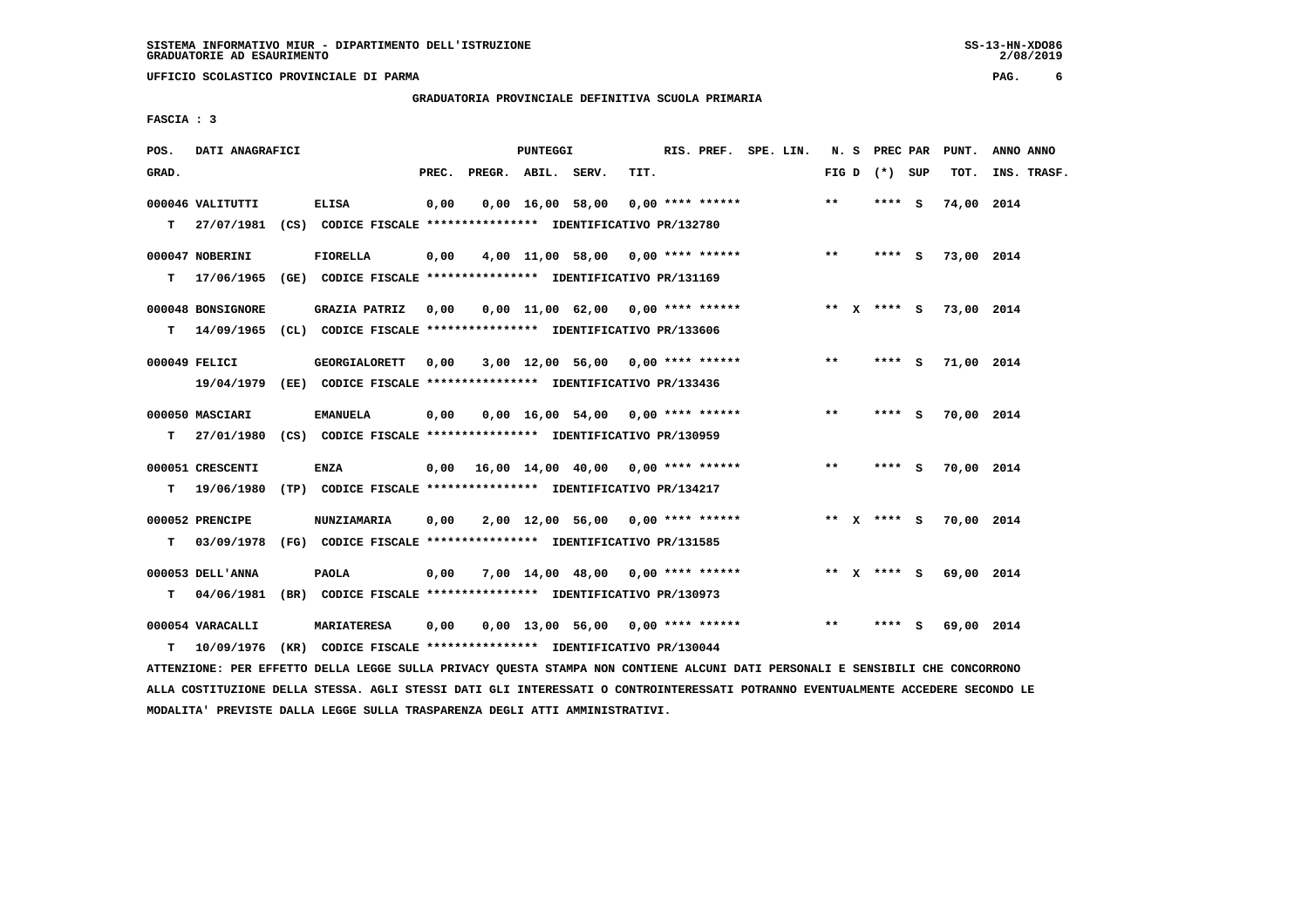# **GRADUATORIA PROVINCIALE DEFINITIVA SCUOLA PRIMARIA**

 **FASCIA : 3**

| POS.  | DATI ANAGRAFICI  |                                                               |       |                    | PUNTEGGI |                                     |      | RIS. PREF. SPE. LIN. |    | N. S            | PREC PAR |     | PUNT.           | ANNO ANNO |             |
|-------|------------------|---------------------------------------------------------------|-------|--------------------|----------|-------------------------------------|------|----------------------|----|-----------------|----------|-----|-----------------|-----------|-------------|
| GRAD. |                  |                                                               | PREC. | PREGR. ABIL. SERV. |          |                                     | TIT. |                      |    | FIG D $(*)$ SUP |          |     | TOT.            |           | INS. TRASF. |
|       | 000055 BARRESI   | <b>CATERINA</b>                                               | 0,00  |                    |          | $0.00 \quad 12.00 \quad 48.00$      |      | $9,00$ **** ******   |    | **              | **** S   |     | 69,00 2019 2019 |           |             |
| т     | 20/10/1981       | (CZ) CODICE FISCALE **************** IDENTIFICATIVO PR/139556 |       |                    |          |                                     |      |                      |    |                 |          |     |                 |           |             |
|       | 000056 TREPPIEDI | GIOVANNA MARI                                                 | 0.00  |                    |          | $0,00$ 11,00 48,00 9,00 **** ****** |      |                      |    | $* *$           | **** S   |     | 68,00 2014      |           |             |
| т     | 23/04/1984       | (AG) CODICE FISCALE **************** IDENTIFICATIVO PR/131785 |       |                    |          |                                     |      |                      |    |                 |          |     |                 |           |             |
|       | 000057 CAPRISTO  | PATRIZIA                                                      | 0,00  |                    |          | $0.00$ 11.00 56.00 0.00 **** ****** |      |                      |    | $***$           | **** S   |     | 67,00 2014      |           |             |
| т     | 06/09/1968       | (CS) CODICE FISCALE **************** IDENTIFICATIVO PR/130416 |       |                    |          |                                     |      |                      |    |                 |          |     |                 |           |             |
|       | 000058 BERNUZZI  | MONICA                                                        | 0,00  |                    |          | 15,00 15,00 36,00 0,00 **** ******  |      |                      | I. | $* *$           | **** S   |     | 66,00 2019      |           |             |
|       | 06/07/1967       | (PR) CODICE FISCALE **************** IDENTIFICATIVO PR/021194 |       |                    |          |                                     |      |                      |    |                 |          |     |                 |           |             |
|       | 000059 BORRIELLO | <b>IOLANDA</b>                                                | 0,00  |                    |          | $0,00$ 12,00 44,00 9,00 **** ****** |      |                      |    | **              | **** S   |     | 65,00           | 2014      |             |
| т     | 19/09/1979       | (NA) CODICE FISCALE **************** IDENTIFICATIVO PR/134270 |       |                    |          |                                     |      |                      |    |                 |          |     |                 |           |             |
|       | 000060 D'ISANTO  | GUIDO                                                         | 0,00  |                    |          | $0.00$ 14.00 48.00 3.00 **** ****** |      |                      |    | $* *$           | **** S   |     | 65,00 2019 2019 |           |             |
|       | 18/08/1972       | (NA) CODICE FISCALE **************** IDENTIFICATIVO PR/139575 |       |                    |          |                                     |      |                      |    |                 |          |     |                 |           |             |
|       | 000061 CARUSO    | <b>ADELE</b>                                                  | 0,00  |                    |          | $6,00$ 11,00 48,00 0,00 **** ****** |      |                      | I. | **              | ****     | - S | 65,00 2019 2019 |           |             |
|       | 20/10/1957       | (SR) CODICE FISCALE **************** IDENTIFICATIVO PR/139600 |       |                    |          |                                     |      |                      |    |                 |          |     |                 |           |             |
|       | 000062 CAPRISTO  | CARMELA                                                       | 0,00  |                    |          | $5,00$ 14,00 40,00 6,00 **** ****** |      |                      |    | $* *$           | **** S   |     | 65,00 2019      |           |             |
|       | 16/11/1965       | (CS) CODICE FISCALE **************** IDENTIFICATIVO PR/024991 |       |                    |          |                                     |      |                      |    |                 |          |     |                 |           |             |
|       | 000063 MESORACA  | <b>DANIELA</b>                                                | 0,00  |                    |          | 3,00 11,00 50,00                    |      | $0.00$ **** ******   |    | $**$            | ****     | - S | 64,00 2014      |           |             |
| т     | 31/03/1980       | (KR) CODICE FISCALE **************** IDENTIFICATIVO PR/133237 |       |                    |          |                                     |      |                      |    |                 |          |     |                 |           |             |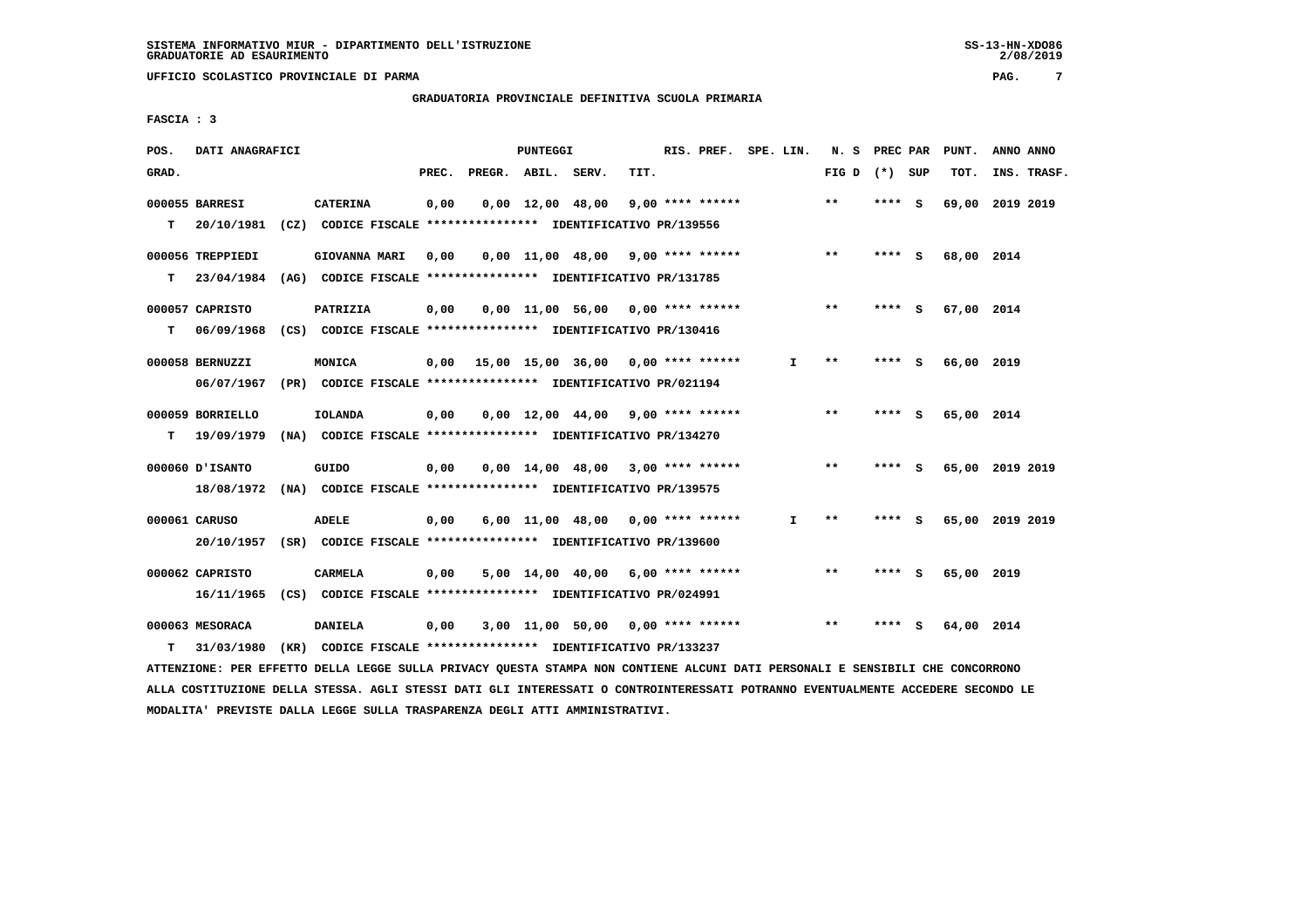$2/08/2019$ 

# **GRADUATORIA PROVINCIALE DEFINITIVA SCUOLA PRIMARIA**

 **FASCIA : 3**

| POS.         | DATI ANAGRAFICI  |                                                                          |       |                    | PUNTEGGI |                                     |      | RIS. PREF. SPE. LIN. |    | N.S   | PREC PAR        |     | PUNT.      | ANNO ANNO       |
|--------------|------------------|--------------------------------------------------------------------------|-------|--------------------|----------|-------------------------------------|------|----------------------|----|-------|-----------------|-----|------------|-----------------|
| GRAD.        |                  |                                                                          | PREC. | PREGR. ABIL. SERV. |          |                                     | TIT. |                      |    |       | FIG D $(*)$ SUP |     | TOT.       | INS. TRASF.     |
|              | 000064 DIMONTE   | <b>SABINA</b>                                                            | 0,00  |                    |          | 3,00 17,00 44,00                    |      | 0,00 **** ******     |    | $* *$ | **** S          |     | 64,00 2014 |                 |
|              | $T = 17/04/1981$ | (PR) CODICE FISCALE **************** IDENTIFICATIVO PR/134436            |       |                    |          |                                     |      |                      |    |       |                 |     |            |                 |
|              | 000065 DI SALVO  | <b>DAVIDE</b>                                                            | 0,00  |                    |          | $0,00$ 12,00 52,00 0,00 **** ****** |      |                      |    | $**$  | **** S          |     | 64,00 2014 |                 |
| т            |                  | 05/10/1980 (TP) CODICE FISCALE **************** IDENTIFICATIVO PR/130822 |       |                    |          |                                     |      |                      |    |       |                 |     |            |                 |
|              | 000066 MORETTA   | <b>FRANCESCO</b>                                                         | 0,00  |                    |          | $0,00$ 12,00 52,00 0,00 **** ****** |      |                      |    | **    | **** S          |     | 64,00 2014 |                 |
| т            |                  | 20/12/1962 (CE) CODICE FISCALE **************** IDENTIFICATIVO PR/134225 |       |                    |          |                                     |      |                      |    |       |                 |     |            |                 |
| 000067 PAOLA |                  | <b>GIOVANNA</b>                                                          | 0,00  |                    |          | $0.00$ 12.00 46.00 6.00 **** ****** |      |                      |    |       | ** x **** s     |     |            | 64,00 2019 2019 |
| т            |                  | 19/06/1981 (CZ) CODICE FISCALE **************** IDENTIFICATIVO PR/139562 |       |                    |          |                                     |      |                      |    |       |                 |     |            |                 |
|              | 000068 MARZANO   | <b>SILVIA</b>                                                            | 0,00  |                    |          | $9,00$ 12,00 42,00 0,00 **** ****** |      |                      |    | $***$ | **** S          |     | 63,00 2014 |                 |
| т            |                  | 02/07/1982 (KR) CODICE FISCALE *************** IDENTIFICATIVO PR/132187  |       |                    |          |                                     |      |                      |    |       |                 |     |            |                 |
|              | 000069 SODANO    | GIUSEPPE                                                                 | 0,00  |                    |          | $0.00$ 12.00 50.00 0.00 **** ****** |      |                      |    | $* *$ | **** S          |     | 62,00 2014 |                 |
| T.           |                  | 03/06/1974 (AV) CODICE FISCALE **************** IDENTIFICATIVO PR/130772 |       |                    |          |                                     |      |                      |    |       |                 |     |            |                 |
| 000070 BARDI |                  | <b>GIORGIA</b>                                                           | 0,00  |                    |          | $8,00$ 42,00 12,00 0,00 **** ****** |      |                      | I. | $***$ | ****            | - S | 62,00 2019 |                 |
|              |                  | 27/05/1982 (PR) CODICE FISCALE *************** IDENTIFICATIVO PR/029069  |       |                    |          |                                     |      |                      |    |       |                 |     |            |                 |
| 000071 RACCO |                  | <b>MARGHERITA</b>                                                        | 0,00  |                    |          | $0.00$ 11.00 44.00 6.00 **** ****** |      |                      |    | **    | **** S          |     | 61,00 2014 |                 |
| т            |                  | 28/04/1973 (PR) CODICE FISCALE *************** IDENTIFICATIVO PR/134433  |       |                    |          |                                     |      |                      |    |       |                 |     |            |                 |
|              | 000072 CAPPELLO  | <b>AGATINA</b>                                                           | 0,00  |                    |          | $0,00$ 13,00 48,00 0,00 **** ****** |      |                      |    | ** X  | **** S          |     | 61,00 2014 |                 |
| т            | 19/04/1966       | (CT) CODICE FISCALE *************** IDENTIFICATIVO PR/130383             |       |                    |          |                                     |      |                      |    |       |                 |     |            |                 |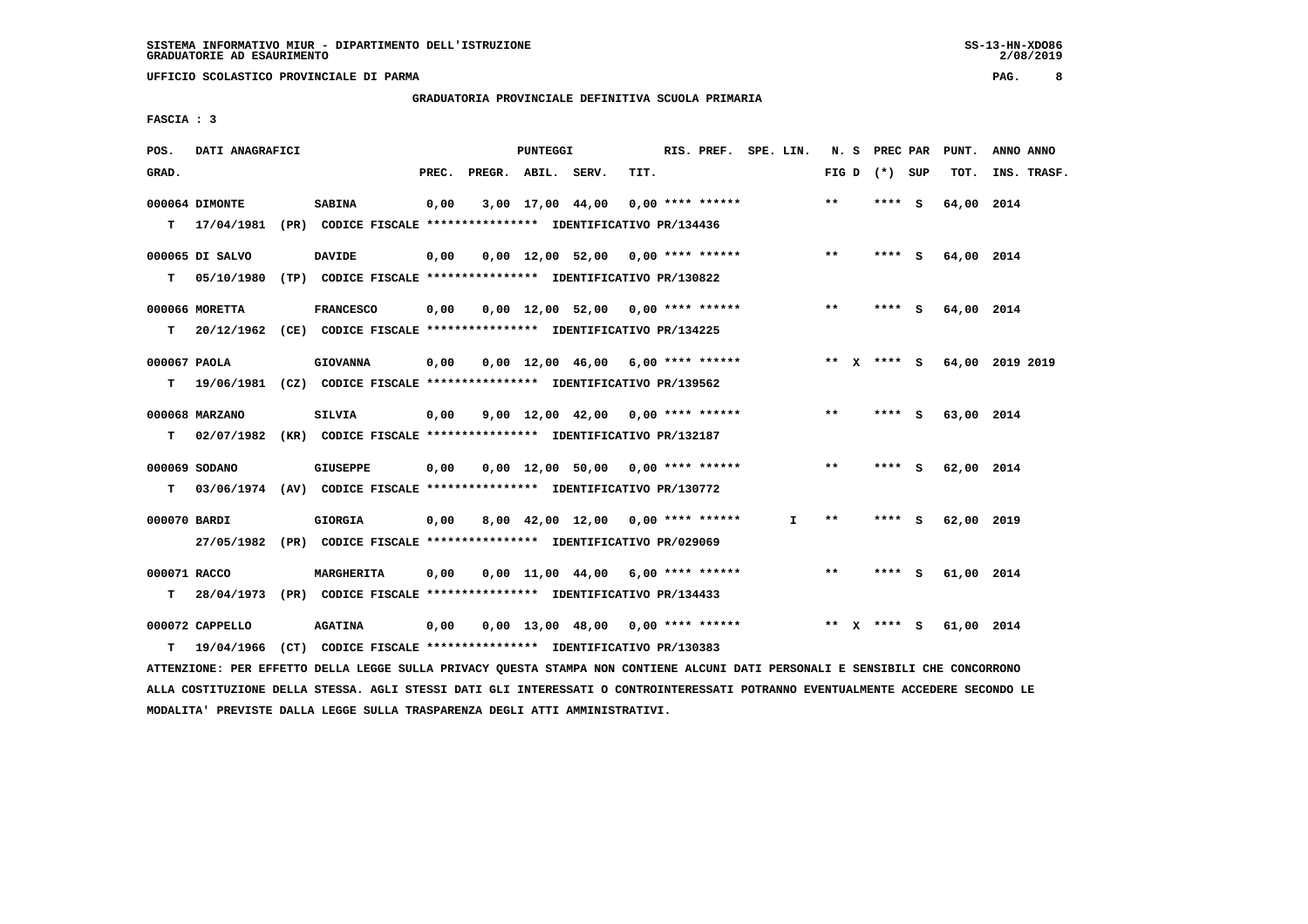**GRADUATORIA PROVINCIALE DEFINITIVA SCUOLA PRIMARIA**

 **FASCIA : 3**

| POS.         | DATI ANAGRAFICI                  |                                                                                                                               |      |                          | <b>PUNTEGGI</b> |                                     |      | RIS. PREF. SPE. LIN. |  |              |       |                 | N. S PREC PAR PUNT. | ANNO ANNO   |
|--------------|----------------------------------|-------------------------------------------------------------------------------------------------------------------------------|------|--------------------------|-----------------|-------------------------------------|------|----------------------|--|--------------|-------|-----------------|---------------------|-------------|
| GRAD.        |                                  |                                                                                                                               |      | PREC. PREGR. ABIL. SERV. |                 |                                     | TIT. |                      |  |              |       | FIG D $(*)$ SUP | тот.                | INS. TRASF. |
|              | 000073 PAGANUCCI                 | <b>ANTONELLA</b>                                                                                                              | 0,00 |                          |                 | $0,00$ 11,00 48,00 0,00 **** ****** |      |                      |  |              |       | ** x **** S     | 59,00 2014          |             |
| T.           |                                  | 07/12/1971 (PR) CODICE FISCALE **************** IDENTIFICATIVO PR/132387                                                      |      |                          |                 |                                     |      |                      |  |              |       |                 |                     |             |
|              | 000074 DESIDERIO                 | <b>PAOLA</b>                                                                                                                  | 0,00 |                          |                 | $0.00$ 14.00 42.00 3.00 **** ****** |      |                      |  |              | $***$ | **** S          | 59,00 2014          |             |
| т            |                                  | 26/03/1980 (MT) CODICE FISCALE **************** IDENTIFICATIVO PR/130443                                                      |      |                          |                 |                                     |      |                      |  |              |       |                 |                     |             |
| 000075 ILARI |                                  | <b>ANNA MARIA</b>                                                                                                             | 0,00 |                          |                 | $0,00$ 12,00 46,00 0,00 **** ****** |      |                      |  |              | $***$ | **** S          | 58,00 2014          |             |
| т            |                                  | 20/05/1971 (MO) CODICE FISCALE *************** IDENTIFICATIVO PR/131329                                                       |      |                          |                 |                                     |      |                      |  |              |       |                 |                     |             |
|              | 000076 RIPOLI                    | <b>AMELIA</b>                                                                                                                 | 0,00 |                          |                 | $0,00$ 12,00 46,00 0,00 **** ****** |      |                      |  |              |       | ** x **** S     | 58,00 2014          |             |
| T.           |                                  | 06/11/1961 (MT) CODICE FISCALE *************** IDENTIFICATIVO PR/134460                                                       |      |                          |                 |                                     |      |                      |  |              |       |                 |                     |             |
|              | 000077 COCCHIARA                 | <b>FRANCA</b>                                                                                                                 | 0,00 |                          |                 | $0,00$ 11,00 46,00 0,00 **** ****** |      |                      |  |              | $***$ | $***$ S         | 57,00 2014          |             |
| т            |                                  | 13/09/1982 (EE) CODICE FISCALE *************** IDENTIFICATIVO PR/130190                                                       |      |                          |                 |                                     |      |                      |  |              |       |                 |                     |             |
|              | 000078 MAFFUCCI                  | CHIARA                                                                                                                        | 0,00 |                          |                 | $0,00$ 14,00 40,00 3,00 **** ****** |      |                      |  | Ι.           | $* *$ | $***$ S         | 57,00 2014          |             |
| т            |                                  | 26/05/1980 (FG) CODICE FISCALE **************** IDENTIFICATIVO PR/139491                                                      |      |                          |                 |                                     |      |                      |  |              |       |                 |                     |             |
|              | 000079 RIGGIO                    | ADELE                                                                                                                         | 0,00 |                          |                 | $0,00$ 11,00 42,00 3,00 **** ****** |      |                      |  |              | $***$ | $***$ S         | 56,00 2014          |             |
| т            |                                  | 14/09/1973 (PA) CODICE FISCALE *************** IDENTIFICATIVO PR/132245                                                       |      |                          |                 |                                     |      |                      |  |              |       |                 |                     |             |
|              | 000080 VOLPE RINONAPOLI CATERINA |                                                                                                                               | 0,00 |                          |                 | $3,00$ 14,00 36,00 3,00 **** ****** |      |                      |  | $\mathbf{I}$ |       | ** X **** S     | 56,00 2014          |             |
| т            |                                  | 17/05/1966 (MI) CODICE FISCALE **************** IDENTIFICATIVO PR/134484                                                      |      |                          |                 |                                     |      |                      |  |              |       |                 |                     |             |
|              | 000081 MONTELEONE                | <b>ANGELA</b>                                                                                                                 | 0,00 |                          |                 | 1,00 13,00 38,00 3,00 **** ******   |      |                      |  |              | $***$ | **** S          | 55,00 2014          |             |
| т            |                                  | 03/12/1983 (AG) CODICE FISCALE **************** IDENTIFICATIVO PR/130017                                                      |      |                          |                 |                                     |      |                      |  |              |       |                 |                     |             |
|              |                                  | ATTENZIONE: PER EFFETTO DELLA LEGGE SULLA PRIVACY QUESTA STAMPA NON CONTIENE ALCUNI DATI PERSONALI E SENSIBILI CHE CONCORRONO |      |                          |                 |                                     |      |                      |  |              |       |                 |                     |             |

 **ALLA COSTITUZIONE DELLA STESSA. AGLI STESSI DATI GLI INTERESSATI O CONTROINTERESSATI POTRANNO EVENTUALMENTE ACCEDERE SECONDO LE MODALITA' PREVISTE DALLA LEGGE SULLA TRASPARENZA DEGLI ATTI AMMINISTRATIVI.**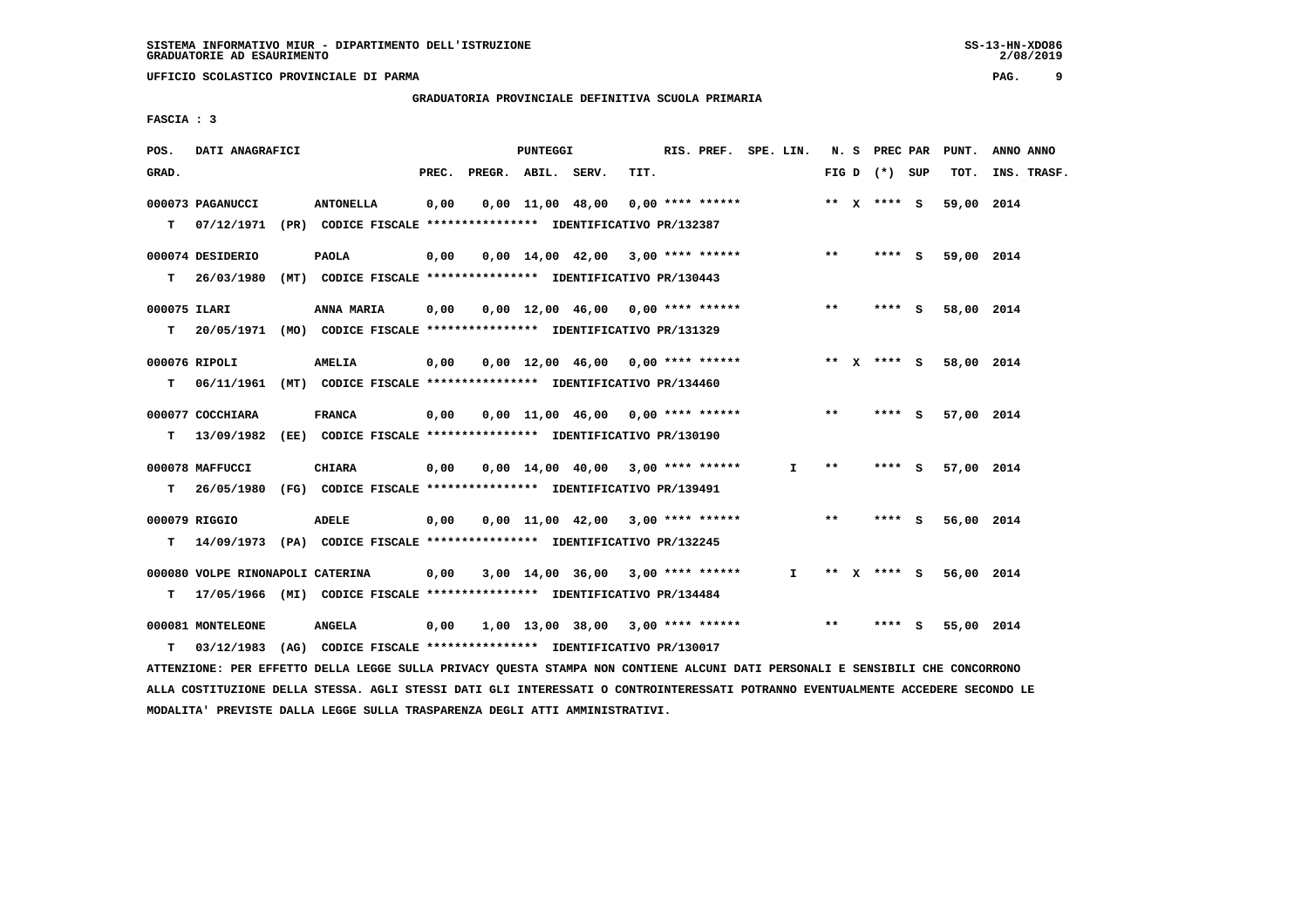**UFFICIO SCOLASTICO PROVINCIALE DI PARMA PAG. 10**

 **GRADUATORIA PROVINCIALE DEFINITIVA SCUOLA PRIMARIA**

 **FASCIA : 3**

| POS.         | DATI ANAGRAFICI                                                            |                                                                                    |       |                    | <b>PUNTEGGI</b> |                                     |      | RIS. PREF. SPE. LIN. |  |       | N. S PREC PAR   | PUNT.                  | ANNO ANNO   |
|--------------|----------------------------------------------------------------------------|------------------------------------------------------------------------------------|-------|--------------------|-----------------|-------------------------------------|------|----------------------|--|-------|-----------------|------------------------|-------------|
| GRAD.        |                                                                            |                                                                                    | PREC. | PREGR. ABIL. SERV. |                 |                                     | TIT. |                      |  |       | FIG D $(*)$ SUP | TOT.                   | INS. TRASF. |
| 000082 TANZI |                                                                            | ANNALISA                                                                           | 0,00  |                    |                 | $0,00 \quad 13,00 \quad 42,00$      |      | 0,00 **** ******     |  | $**$  | **** S          | 55,00 2014             |             |
|              | T 31/12/1974 (PR) CODICE FISCALE *************** IDENTIFICATIVO PR/131408  |                                                                                    |       |                    |                 |                                     |      |                      |  |       |                 |                        |             |
|              | 000083 NATALE                                                              | <b>ROBERTA</b>                                                                     | 0,00  |                    |                 | $0,00$ 12,00 36,00 6,00 **** ****** |      |                      |  | $***$ | **** S          | 54,00 2014             |             |
| T.           | 31/03/1977 (MI) CODICE FISCALE **************** IDENTIFICATIVO PR/132596   |                                                                                    |       |                    |                 |                                     |      |                      |  |       |                 |                        |             |
|              | 000084 CANTORE                                                             | <b>GILDA</b>                                                                       | 0,00  |                    |                 | $0,00$ 11,00 43,00 0,00 **** ****** |      |                      |  |       |                 | ** X **** S 54,00 2014 |             |
|              | T 21/12/1977 (CE) CODICE FISCALE **************** IDENTIFICATIVO PR/131702 |                                                                                    |       |                    |                 |                                     |      |                      |  |       |                 |                        |             |
| 000085 ROMEO |                                                                            | MICHELA                                                                            | 0,00  |                    |                 | $0.00$ 18.00 36.00 0.00 **** ****** |      |                      |  |       | ** $X$ **** S   | 54,00 2014             |             |
| T.           | 27/03/1982 (KR) CODICE FISCALE *************** IDENTIFICATIVO PR/131537    |                                                                                    |       |                    |                 |                                     |      |                      |  |       |                 |                        |             |
|              | 000086 MODVAL                                                              | VIORICA                                                                            | 0,00  |                    |                 | 3,00 15,00 36,00 0,00 **** ******   |      |                      |  | $* *$ | $***$ S         | 54,00 2014             |             |
| T.           | 02/05/1976 (EE) CODICE FISCALE **************** IDENTIFICATIVO PR/134482   |                                                                                    |       |                    |                 |                                     |      |                      |  |       |                 |                        |             |
|              | 000087 SOUARCELLA                                                          | CLAUDIA                                                                            | 0,00  |                    |                 | $0,00$ 11,00 36,00 6,00 **** ****** |      |                      |  | $***$ | **** S          | 53,00 2014             |             |
| T.           | 08/01/1983 (FG) CODICE FISCALE **************** IDENTIFICATIVO PR/136462   |                                                                                    |       |                    |                 |                                     |      |                      |  |       |                 |                        |             |
| 000088 ZECCA |                                                                            | <b>SABRINA</b>                                                                     | 0,00  |                    |                 | $0,00$ 11,00 42,00 0,00 **** ****** |      |                      |  | $* *$ | $***$ S         | 53,00 2014             |             |
| T.           | 19/08/1971 (PR) CODICE FISCALE *************** IDENTIFICATIVO PR/134542    |                                                                                    |       |                    |                 |                                     |      |                      |  |       |                 |                        |             |
|              | 000089 SCICCHITANO                                                         | <b>ROSELLA</b>                                                                     | 0,00  |                    |                 | $0,00$ 11,00 42,00 0,00 **** ****** |      |                      |  | $***$ | **** S          | 53,00 2014             |             |
| т            | 30/11/1968 (MI) CODICE FISCALE *************** IDENTIFICATIVO PR/139094    |                                                                                    |       |                    |                 |                                     |      |                      |  |       |                 |                        |             |
|              |                                                                            |                                                                                    |       |                    |                 |                                     |      |                      |  | $* *$ | **** S          |                        |             |
| т            | 000090 DESIDERIO<br>16/08/1978                                             | <b>ANTONIETTA</b><br>(MT) CODICE FISCALE **************** IDENTIFICATIVO PR/130445 | 0,00  |                    |                 | $0,00$ 13,00 36,00 3,00 **** ****** |      |                      |  |       |                 | 52,00 2014             |             |
|              |                                                                            |                                                                                    |       |                    |                 |                                     |      |                      |  |       |                 |                        |             |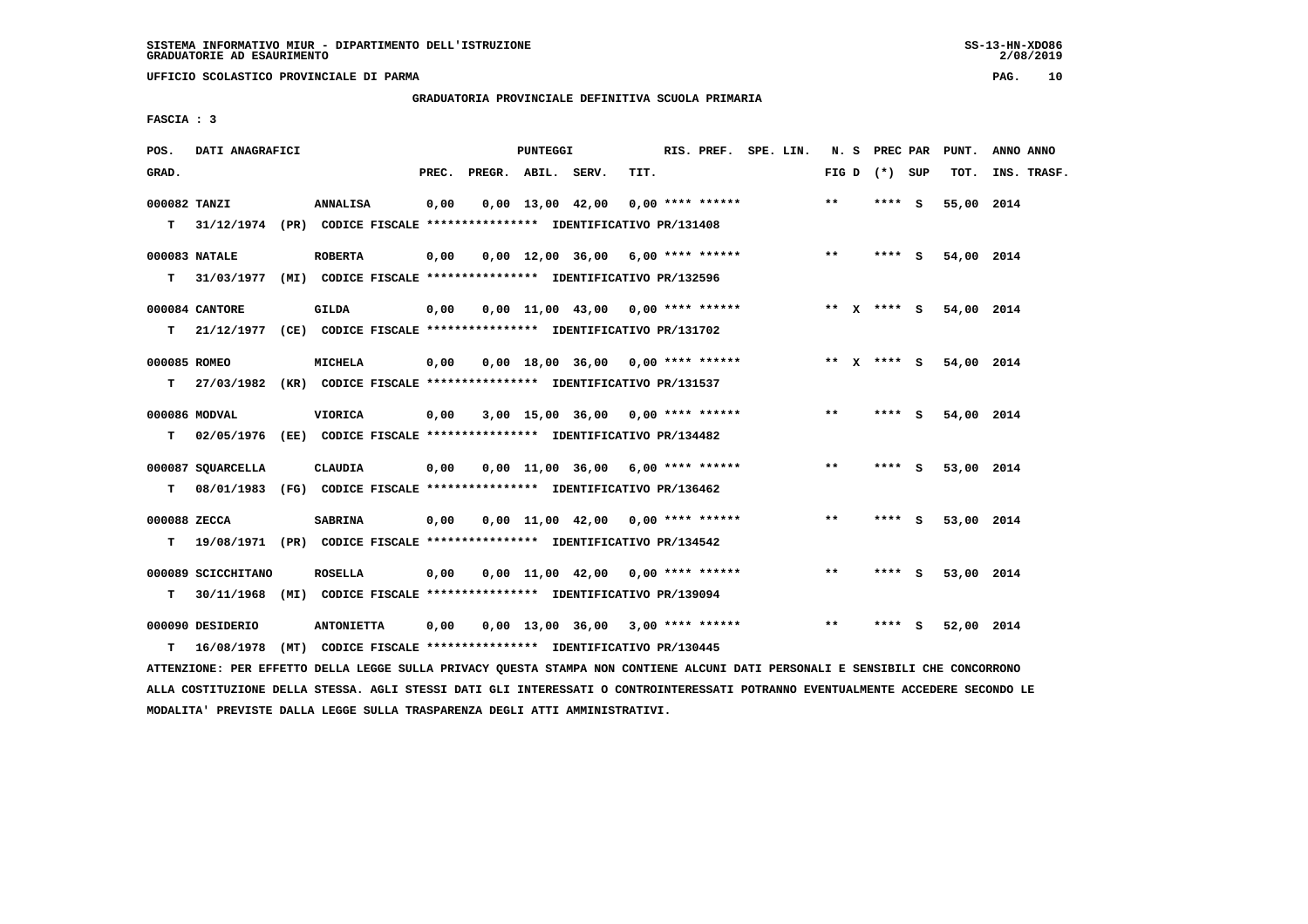**UFFICIO SCOLASTICO PROVINCIALE DI PARMA PAG. 11**

# **GRADUATORIA PROVINCIALE DEFINITIVA SCUOLA PRIMARIA**

 **FASCIA : 3**

| POS.         | DATI ANAGRAFICI  |                                                                                                                               |      |                                           | <b>PUNTEGGI</b> |                                     |      |  | RIS. PREF. SPE. LIN. |                 |         | N. S PREC PAR PUNT. | ANNO ANNO       |
|--------------|------------------|-------------------------------------------------------------------------------------------------------------------------------|------|-------------------------------------------|-----------------|-------------------------------------|------|--|----------------------|-----------------|---------|---------------------|-----------------|
| GRAD.        |                  |                                                                                                                               |      | PREC. PREGR. ABIL. SERV.                  |                 |                                     | TIT. |  |                      | FIG D $(*)$ SUP |         | TOT.                | INS. TRASF.     |
| 000091 BICA  |                  | LEONARDA                                                                                                                      | 0,00 |                                           |                 | $0,00$ 13,00 36,00 3,00 **** ****** |      |  |                      | $***$           | **** S  | 52,00 2014          |                 |
| T.           |                  | 19/06/1982 (TP) CODICE FISCALE **************** IDENTIFICATIVO PR/130305                                                      |      |                                           |                 |                                     |      |  |                      |                 |         |                     |                 |
|              | $000092$ ALLOCCA | MARIA                                                                                                                         | 0,00 |                                           |                 | 3,00 12,00 36,00 0,00 **** ******   |      |  |                      | $* *$           | **** S  | 51,00 2014          |                 |
| T.           | 27/02/1975       | (NA) CODICE FISCALE *************** IDENTIFICATIVO PR/131818                                                                  |      |                                           |                 |                                     |      |  |                      |                 |         |                     |                 |
|              | 000093 VARACALLI | <b>FILOMENA</b>                                                                                                               | 0,00 |                                           |                 | $0,00$ 11,00 40,00 0,00 **** ****** |      |  |                      | $***$           | $***$ S | 51,00 2014          |                 |
| T.           |                  | 06/06/1979 (KR) CODICE FISCALE *************** IDENTIFICATIVO PR/130043                                                       |      |                                           |                 |                                     |      |  |                      |                 |         |                     |                 |
|              | 000094 BUONTEMPO | LUISA                                                                                                                         | 0,00 |                                           |                 | $0,00$ 14,00 36,00 0,00 **** ****** |      |  |                      | $***$           | $***$ S | 50,00 2014          |                 |
|              | $T = 02/12/1975$ | (NA) CODICE FISCALE **************** IDENTIFICATIVO PR/130518                                                                 |      |                                           |                 |                                     |      |  |                      |                 |         |                     |                 |
|              | 000095 MANAGO    | VALENTINA                                                                                                                     | 0,00 |                                           |                 | $0.00$ 11.00 38.00 0.00 **** ****** |      |  |                      | $* *$           | **** S  | 49,00 2014          |                 |
| т            | 16/06/1975       | (RC) CODICE FISCALE *************** IDENTIFICATIVO PR/130238                                                                  |      |                                           |                 |                                     |      |  |                      |                 |         |                     |                 |
|              | 000096 PETRELLA  | <b>MARIAROSARIA</b>                                                                                                           | 0,00 |                                           |                 | 3,00 12,00 34,00 0,00 **** ******   |      |  |                      | $* *$           | **** S  | 49,00 2014          |                 |
| T.           |                  | 28/04/1959 (TA) CODICE FISCALE **************** IDENTIFICATIVO PR/134474                                                      |      |                                           |                 |                                     |      |  |                      |                 |         |                     |                 |
|              |                  |                                                                                                                               |      |                                           |                 |                                     |      |  |                      |                 |         |                     |                 |
| 000097 ARENA |                  | <b>ROSA</b>                                                                                                                   | 0,00 |                                           |                 | 9,00 15,00 10,00 15,00 **** ******  |      |  |                      | $***$           | **** S  | 49,00 2014          |                 |
| T.           |                  | 15/05/1967 (AG) CODICE FISCALE **************** IDENTIFICATIVO PR/134452                                                      |      |                                           |                 |                                     |      |  |                      |                 |         |                     |                 |
|              | 000098 OUAGLIA   | <b>STEFANO</b>                                                                                                                |      | $0,00$ 15,00 15,00 12,00 6,00 **** ****** |                 |                                     |      |  |                      | $* *$           | **** S  | 48,00 2014          |                 |
| т            |                  | 05/09/1972 (CN) CODICE FISCALE **************** IDENTIFICATIVO PR/131698                                                      |      |                                           |                 |                                     |      |  |                      |                 |         |                     |                 |
|              | 000099 LORRAI    | <b>GIUSEPPA</b>                                                                                                               | 0,00 |                                           |                 | $0,00$ 11,00 36,00 0,00 **** ****** |      |  |                      | $***$           | **** S  |                     | 47,00 2019 2019 |
| T.           |                  | 27/01/1957 (CT) CODICE FISCALE **************** IDENTIFICATIVO PR/139571                                                      |      |                                           |                 |                                     |      |  |                      |                 |         |                     |                 |
|              |                  | ATTENZIONE: PER EFFETTO DELLA LEGGE SULLA PRIVACY QUESTA STAMPA NON CONTIENE ALCUNI DATI PERSONALI E SENSIBILI CHE CONCORRONO |      |                                           |                 |                                     |      |  |                      |                 |         |                     |                 |

 **ALLA COSTITUZIONE DELLA STESSA. AGLI STESSI DATI GLI INTERESSATI O CONTROINTERESSATI POTRANNO EVENTUALMENTE ACCEDERE SECONDO LE MODALITA' PREVISTE DALLA LEGGE SULLA TRASPARENZA DEGLI ATTI AMMINISTRATIVI.**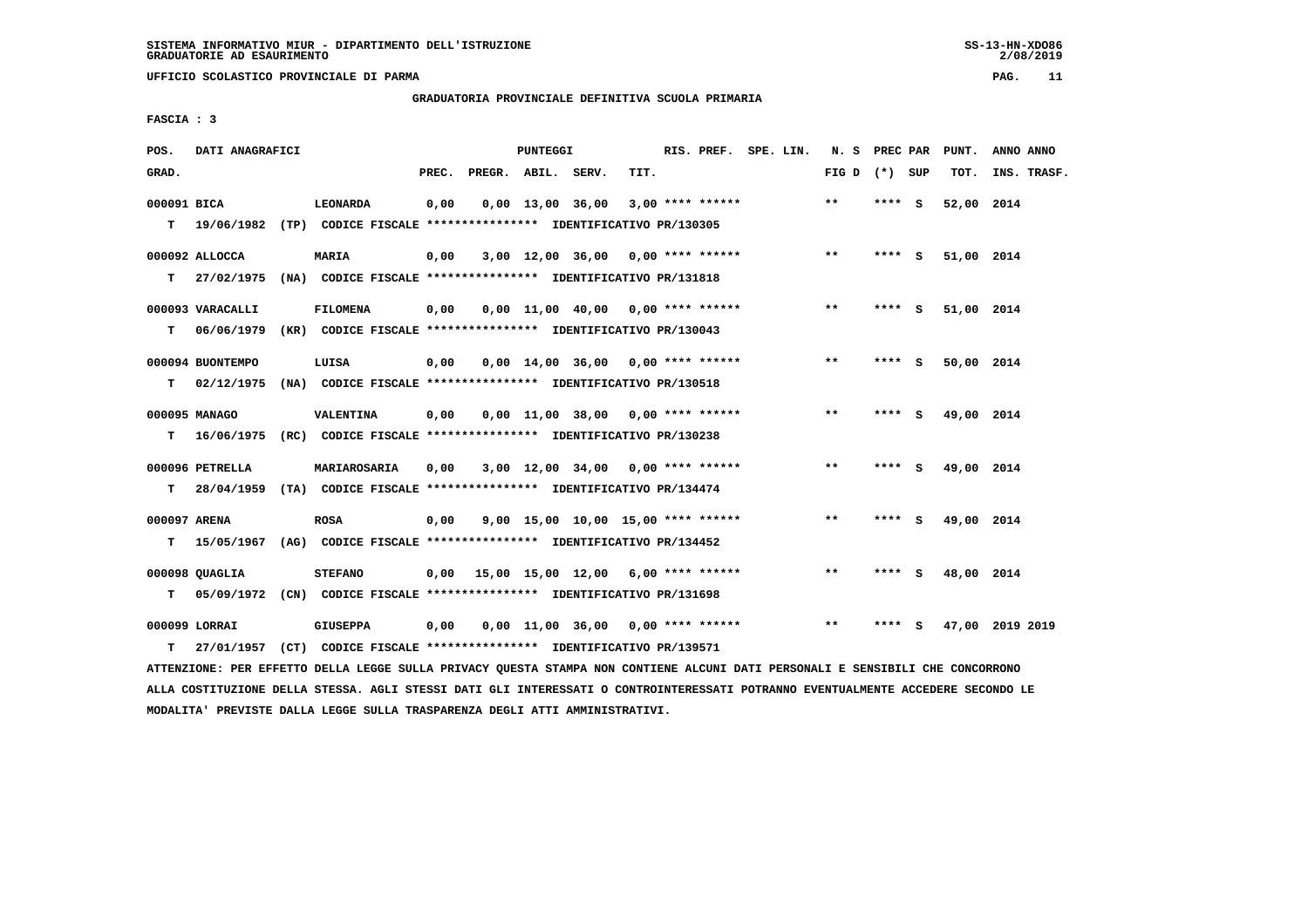**UFFICIO SCOLASTICO PROVINCIALE DI PARMA PAG. 12**

# **GRADUATORIA PROVINCIALE DEFINITIVA SCUOLA PRIMARIA**

 **FASCIA : 3**

| POS.         | DATI ANAGRAFICI  |                                                                                                                               |      |                          | PUNTEGGI |                                          |      | RIS. PREF. SPE. LIN. |  |       |                 | N. S PREC PAR PUNT.    | ANNO ANNO       |
|--------------|------------------|-------------------------------------------------------------------------------------------------------------------------------|------|--------------------------|----------|------------------------------------------|------|----------------------|--|-------|-----------------|------------------------|-----------------|
| GRAD.        |                  |                                                                                                                               |      | PREC. PREGR. ABIL. SERV. |          |                                          | TIT. |                      |  |       | FIG D $(*)$ SUP | тот.                   | INS. TRASF.     |
| 000100 SILVA |                  | LUCIANA                                                                                                                       | 0,00 |                          |          | $3,00$ 12,00 30,00 0,00 **** ******      |      |                      |  |       | ** $X$ ****     | 45,00 2000             |                 |
|              | 21/10/1970       | (PR) CODICE FISCALE *************** IDENTIFICATIVO PR/020026                                                                  |      |                          |          |                                          |      |                      |  |       |                 |                        |                 |
|              | 000101 IANNOZZI  | <b>FRANCESCA</b>                                                                                                              | 0,00 |                          |          |                                          |      |                      |  | $***$ | **** S          |                        | 45,00 2019 2019 |
|              |                  | T 27/11/1981 (FR) CODICE FISCALE *************** IDENTIFICATIVO PR/139566                                                     |      |                          |          |                                          |      |                      |  |       |                 |                        |                 |
|              |                  |                                                                                                                               |      |                          |          |                                          |      |                      |  |       |                 |                        |                 |
|              | 000102 SPOCCI    | <b>GIOVANNA</b>                                                                                                               |      |                          |          | $0,00$ 32,00 12,00 0,00 0,00 **** ****** |      |                      |  | $***$ | ****            | 44,00 2000             |                 |
|              |                  | 13/01/1961 (PR) CODICE FISCALE **************** IDENTIFICATIVO PR/021420                                                      |      |                          |          |                                          |      |                      |  |       |                 |                        |                 |
| 000103 CRUPI |                  | <b>MARIA TERESA</b>                                                                                                           | 0,00 |                          |          | $0,00$ 18,00 26,00 0,00 **** ******      |      |                      |  |       |                 | ** X **** S 44,00 2014 |                 |
|              |                  | T  10/04/1984 (VV) CODICE FISCALE **************** IDENTIFICATIVO PR/132523                                                   |      |                          |          |                                          |      |                      |  |       |                 |                        |                 |
|              |                  |                                                                                                                               |      |                          |          |                                          |      |                      |  |       |                 |                        |                 |
|              | 000104 ALESSI    | <b>GIACOMO</b>                                                                                                                | 0,00 |                          |          | $9,00$ 14,00 12,00 9,00 **** ******      |      |                      |  |       |                 | ** X **** S 44,00 2014 |                 |
|              |                  | T 08/04/1968 (AG) CODICE FISCALE *************** IDENTIFICATIVO PR/126920                                                     |      |                          |          |                                          |      |                      |  |       |                 |                        |                 |
|              | 000105 SAVONA    | LUCIA                                                                                                                         | 0,00 |                          |          | $3,00$ 14,00 26,00 0,00 **** ******      |      |                      |  | $* *$ | **** S          | 43,00 2014             |                 |
|              |                  | T 17/08/1978 (PA) CODICE FISCALE *************** IDENTIFICATIVO PR/131401                                                     |      |                          |          |                                          |      |                      |  |       |                 |                        |                 |
|              |                  |                                                                                                                               |      |                          |          |                                          |      |                      |  |       |                 |                        |                 |
| 000106 BLASI |                  | MARIAANGELA                                                                                                                   | 0,00 |                          |          | $3,00$ 14,00 24,00 0,00 **** ******      |      |                      |  | $***$ | **** S          | 41,00 2014             |                 |
|              |                  | T 11/04/1984 (PZ) CODICE FISCALE *************** IDENTIFICATIVO PR/134457                                                     |      |                          |          |                                          |      |                      |  |       |                 |                        |                 |
|              | 000107 CORRADI   | VALENTINA                                                                                                                     | 0,00 |                          |          | $0,00$ 14,00 24,00 0,00 **** ******      |      |                      |  |       | ** x **** S     | 38,00 2014             |                 |
|              |                  | T 17/03/1979 (PR) CODICE FISCALE *************** IDENTIFICATIVO PR/134522                                                     |      |                          |          |                                          |      |                      |  |       |                 |                        |                 |
|              | 000108 COSTABILE | <b>NATASCIA</b>                                                                                                               |      |                          |          | 3,00 11,00 24,00 0,00 **** ******        |      |                      |  | $***$ | **** S          |                        | 38,00 2019 2019 |
|              |                  |                                                                                                                               | 0,00 |                          |          |                                          |      |                      |  |       |                 |                        |                 |
| т            | 14/06/1970       | (NA) CODICE FISCALE **************** IDENTIFICATIVO PR/139590                                                                 |      |                          |          |                                          |      |                      |  |       |                 |                        |                 |
|              |                  | ATTENZIONE: PER EFFETTO DELLA LEGGE SULLA PRIVACY QUESTA STAMPA NON CONTIENE ALCUNI DATI PERSONALI E SENSIBILI CHE CONCORRONO |      |                          |          |                                          |      |                      |  |       |                 |                        |                 |

 **ALLA COSTITUZIONE DELLA STESSA. AGLI STESSI DATI GLI INTERESSATI O CONTROINTERESSATI POTRANNO EVENTUALMENTE ACCEDERE SECONDO LE MODALITA' PREVISTE DALLA LEGGE SULLA TRASPARENZA DEGLI ATTI AMMINISTRATIVI.**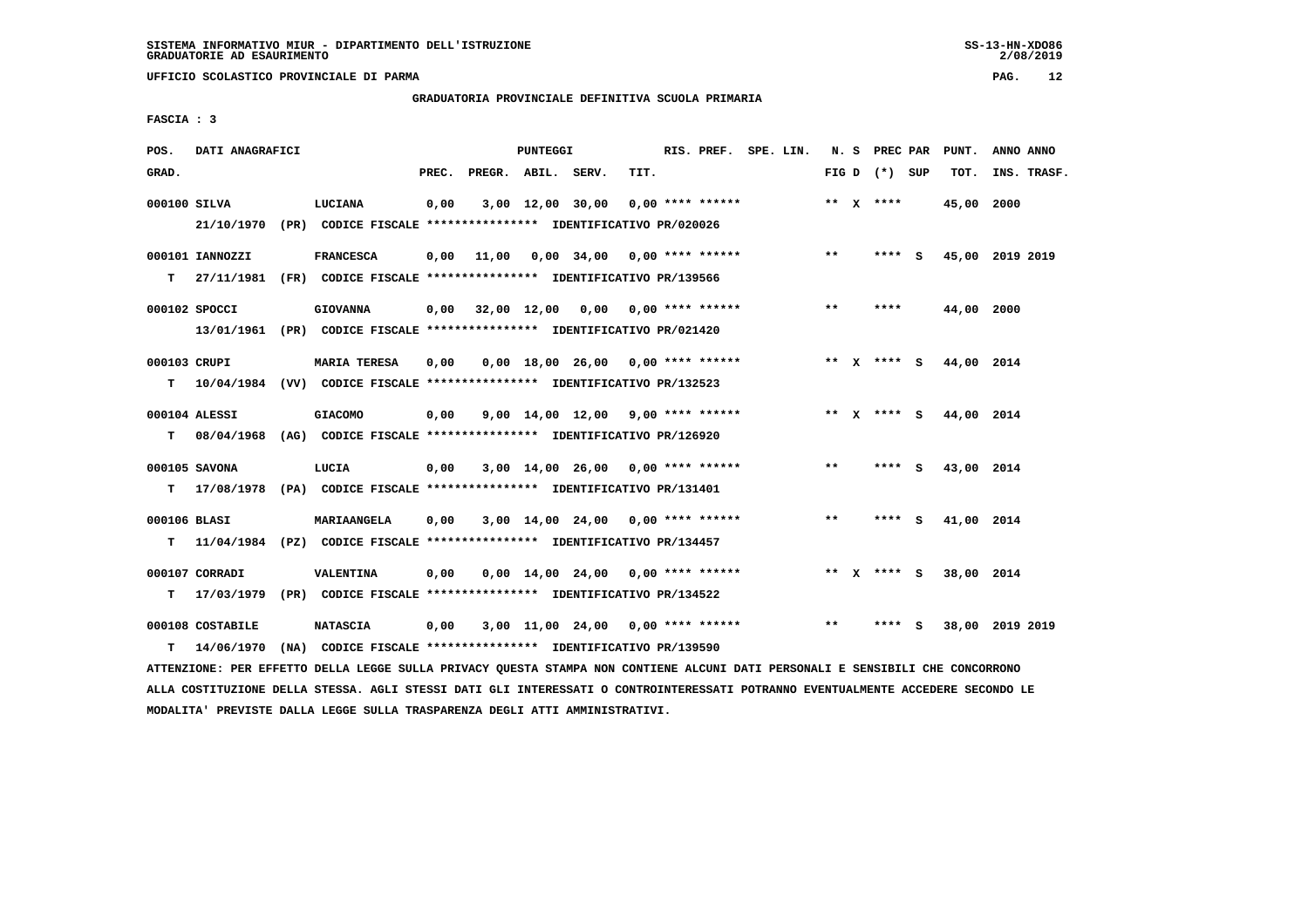**UFFICIO SCOLASTICO PROVINCIALE DI PARMA PAG. 13**

# **GRADUATORIA PROVINCIALE DEFINITIVA SCUOLA PRIMARIA**

 **FASCIA : 3**

| POS.             | DATI ANAGRAFICI                                                                              |                                                                                  |       |             | PUNTEGGI       |                                     |      | RIS. PREF. SPE. LIN.      |    |              | N. S PREC PAR |     | PUNT.      | ANNO ANNO       |
|------------------|----------------------------------------------------------------------------------------------|----------------------------------------------------------------------------------|-------|-------------|----------------|-------------------------------------|------|---------------------------|----|--------------|---------------|-----|------------|-----------------|
| GRAD.            |                                                                                              |                                                                                  | PREC. |             | PREGR. ABIL.   | SERV.                               | TIT. |                           |    | FIG D        | (*) SUP       |     | TOT.       | INS. TRASF.     |
|                  | 000109 STANCO<br>29/12/1982                                                                  | <b>ROCCO</b><br>(AV) CODICE FISCALE **************** IDENTIFICATIVO PR/134188    | 0.00  |             |                | 11,00 13,00 12,00                   |      | $0.00$ **** ******        |    | $\star\star$ | **** S        |     | 36,00 2014 |                 |
| т                | 000110 MORREALE<br>01/07/1968                                                                | <b>NUNZIATA</b><br>(AG) CODICE FISCALE **************** IDENTIFICATIVO PR/134444 | 0,00  |             |                | 0,00 11,00 24,00                    |      | $0.00$ **** ******        |    | $***$        | **** S        |     | 35,00 2014 |                 |
| т                | 000111 CACOCCIOLA<br>22/04/1963                                                              | <b>ROSETTA</b><br>(AG) CODICE FISCALE **************** IDENTIFICATIVO PR/139593  | 0,00  |             |                | $0.00$ 11.00 24.00 0.00 **** ****** |      |                           |    | $***$        | **** S        |     |            | 35,00 2019 2019 |
| т                | 000112 VELARDITA<br>27/09/1979                                                               | <b>ROBERTA</b><br>(CT) CODICE FISCALE **************** IDENTIFICATIVO PR/139599  | 0,00  |             |                | $0.00$ 11.00 24.00 0.00 **** ****** |      |                           |    | $* *$        | ****          | - S |            | 35,00 2019 2019 |
| 000113 PEPE<br>т | 18/02/1982 (CT) CODICE FISCALE **************** IDENTIFICATIVO PR/139591                     | <b>ROSA</b>                                                                      | 0,00  |             |                | $0.00$ 12.00 16.00 3.00 **** ****** |      |                           |    | $* *$        | ****          | - 5 |            | 31,00 2019 2019 |
| т                | 000114 SANTOIEMMA<br>16/03/1977 (TA) CODICE FISCALE *************** IDENTIFICATIVO PR/139601 | <b>ELIANA</b>                                                                    | 0,00  | 19,00       |                | $0,00$ 12,00 0,00 **** ******       |      |                           |    | $**$         | **** S        |     |            | 31,00 2019 2019 |
| т                | 000115 COSTAGLIOLA<br>09/02/1979                                                             | <b>ANNA</b><br>(NA) CODICE FISCALE **************** IDENTIFICATIVO PR/126998     | 0,00  |             | $6,00$ $11,00$ | 0,00                                |      | $9,00$ **** ******        |    | $* *$        | **** S        |     | 26,00 2014 |                 |
|                  | 000116 LA COMMARE<br>05/04/1972 (TP) CODICE FISCALE *************** IDENTIFICATIVO PR/139577 | ANTONELLA FLO                                                                    | 0.00  |             |                | $0.00$ 13.00 12.00 0.00 **** ****** |      |                           |    | $* *$        | ****          | - 5 |            | 25,00 2019 2019 |
| т                | 000117 MAGGIO<br>19/02/1965                                                                  | <b>ARIANNA</b><br>(VE) CODICE FISCALE **************** IDENTIFICATIVO PR/130372  | 0,00  | 12,00 11,00 |                |                                     |      | $0,00$ $0,00$ **** ****** | I. | **           | **** S        |     | 23,00 2014 |                 |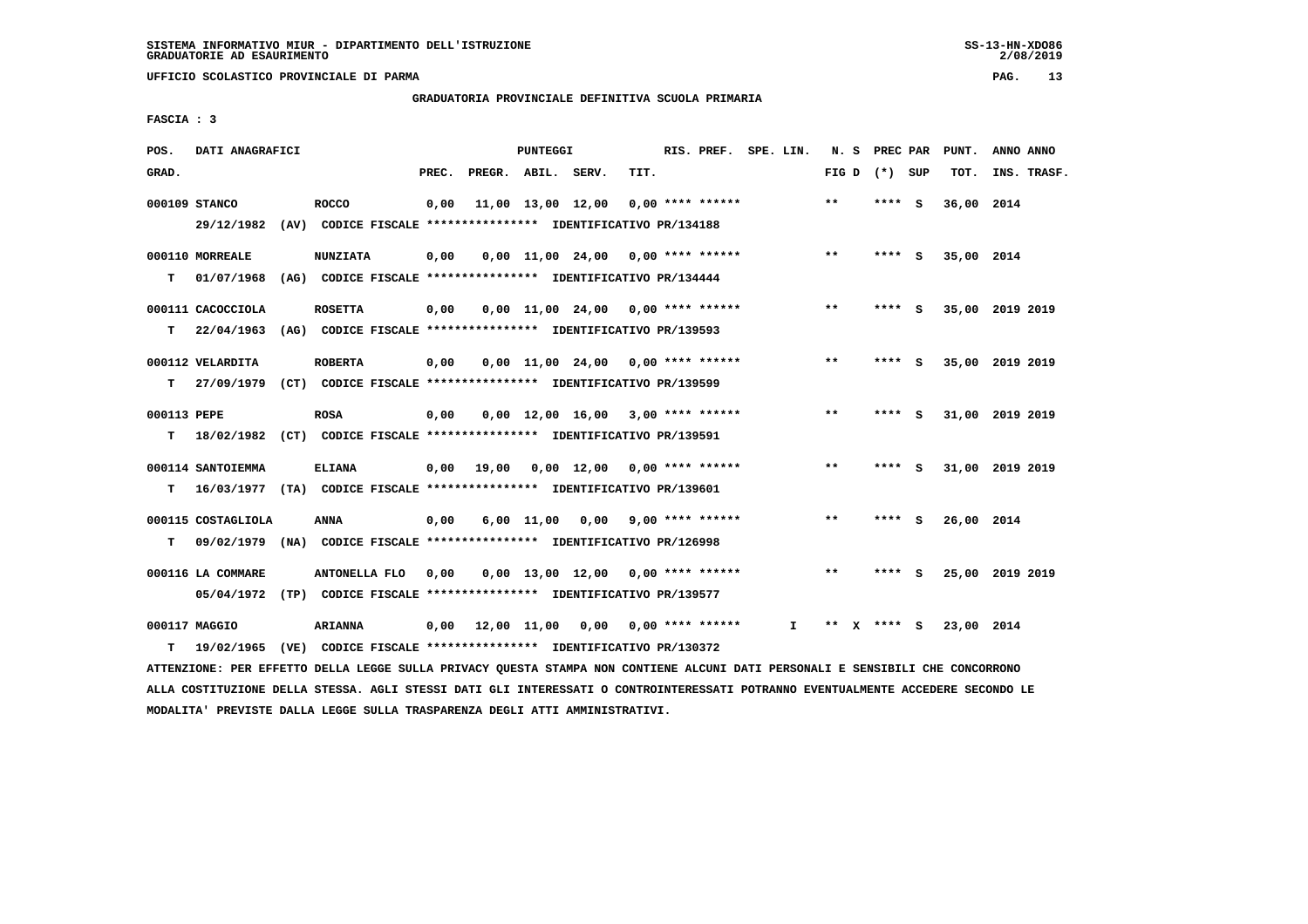**UFFICIO SCOLASTICO PROVINCIALE DI PARMA PAG. 14**

# **GRADUATORIA PROVINCIALE DEFINITIVA SCUOLA PRIMARIA**

 **FASCIA : 3**

| POS.  | DATI ANAGRAFICI   |      |                                                                          |       |                    | PUNTEGGI     |                                     |                           | RIS. PREF. SPE. LIN. |  |                 |      |          | N. S PREC PAR PUNT. | ANNO ANNO       |
|-------|-------------------|------|--------------------------------------------------------------------------|-------|--------------------|--------------|-------------------------------------|---------------------------|----------------------|--|-----------------|------|----------|---------------------|-----------------|
| GRAD. |                   |      |                                                                          | PREC. | PREGR. ABIL. SERV. |              |                                     | TIT.                      |                      |  | FIG D $(*)$ SUP |      |          | TOT.                | INS. TRASF.     |
|       | 000118 MAIOLINI   |      | MARIANGELA                                                               | 0,00  |                    |              | $0,00 \quad 11,00 \quad 12,00$      |                           | $0.00$ **** ******   |  | $***$           |      | $***$ S  | 23,00 2014          |                 |
| т     | 27/05/1980        | (NA) | CODICE FISCALE **************** IDENTIFICATIVO PR/132473                 |       |                    |              |                                     |                           |                      |  |                 |      |          |                     |                 |
|       | 000119 PALETTI    |      | PIERANGELO                                                               | 0,00  |                    |              | $0,00$ 11,00 12,00 0,00 **** ****** |                           |                      |  | $**$            |      | $***5$   | 23,00 2014          |                 |
| т     | 20/02/1957        |      | (BS) CODICE FISCALE **************** IDENTIFICATIVO PR/134512            |       |                    |              |                                     |                           |                      |  |                 |      |          |                     |                 |
|       | 000120 BRAIDI     |      | <b>ELENA</b>                                                             | 0,00  |                    |              | $3,00$ 17,00 2,00 0,00 **** ******  |                           |                      |  | $***$           |      | **** S   | 22,00 2014          |                 |
| т     |                   |      | 23/10/1981 (PR) CODICE FISCALE **************** IDENTIFICATIVO PR/136027 |       |                    |              |                                     |                           |                      |  |                 |      |          |                     |                 |
|       | 000121 ZUCCARO    |      | <b>ALESSANDRA</b>                                                        | 0,00  |                    | 9,00 13,00   |                                     | $0.00$ $0.00$ **** ****** |                      |  | $***$           | **** | - 5      | 22,00 2014          |                 |
| T.    | 24/10/1976        |      | (LE) CODICE FISCALE *************** IDENTIFICATIVO PR/134219             |       |                    |              |                                     |                           |                      |  |                 |      |          |                     |                 |
|       | 000122 SPADOTTO   |      | <b>SERENA</b>                                                            | 0,00  | 10,00              |              | 0,00 12,00 0,00 **** ******         |                           |                      |  | $***$           |      | **** $S$ |                     | 22,00 2019 2019 |
|       | 22/06/1976        |      | (PN) CODICE FISCALE **************** IDENTIFICATIVO PR/139589            |       |                    |              |                                     |                           |                      |  |                 |      |          |                     |                 |
|       | 000123 MOLITERNO  |      | PASOUALINA PI                                                            | 0,00  |                    |              | 0,00 11,00 10,00 0,00 **** ******   |                           |                      |  | $***$           | **** | - S      |                     | 21,00 2019 2019 |
| т     | 29/06/1971        |      | (MT) CODICE FISCALE **************** IDENTIFICATIVO PR/139555            |       |                    |              |                                     |                           |                      |  |                 |      |          |                     |                 |
|       | 000124 PASCARELLA |      | <b>CATERINA</b>                                                          | 0,00  |                    | 0,00 14,00   | 0.00                                |                           | $6.00$ **** ******   |  | $***$           | **** | - 5      | 20,00 2014          |                 |
| т     | 19/05/1975        |      | (CE) CODICE FISCALE **************** IDENTIFICATIVO PR/129878            |       |                    |              |                                     |                           |                      |  |                 |      |          |                     |                 |
|       | 000125 COGNATA    |      | LINA                                                                     | 0.00  |                    | $7,00$ 13,00 |                                     | $0,00$ $0,00$ **** ****** |                      |  | ** x **** S     |      |          |                     | 20,00 2019 2019 |
|       | 10/07/1965        |      | (AG) CODICE FISCALE *************** IDENTIFICATIVO PR/139585             |       |                    |              |                                     |                           |                      |  |                 |      |          |                     |                 |
|       | 000126 FULGONI    |      | <b>MANUELA</b>                                                           | 0,00  |                    | 3,00 16,00   |                                     | $0,00$ $0,00$ **** ****** |                      |  | $* *$           | **** | - S      | 19,00 2014          |                 |
| т     | 22/03/1981        |      | (PR) CODICE FISCALE **************** IDENTIFICATIVO PR/135216            |       |                    |              |                                     |                           |                      |  |                 |      |          |                     |                 |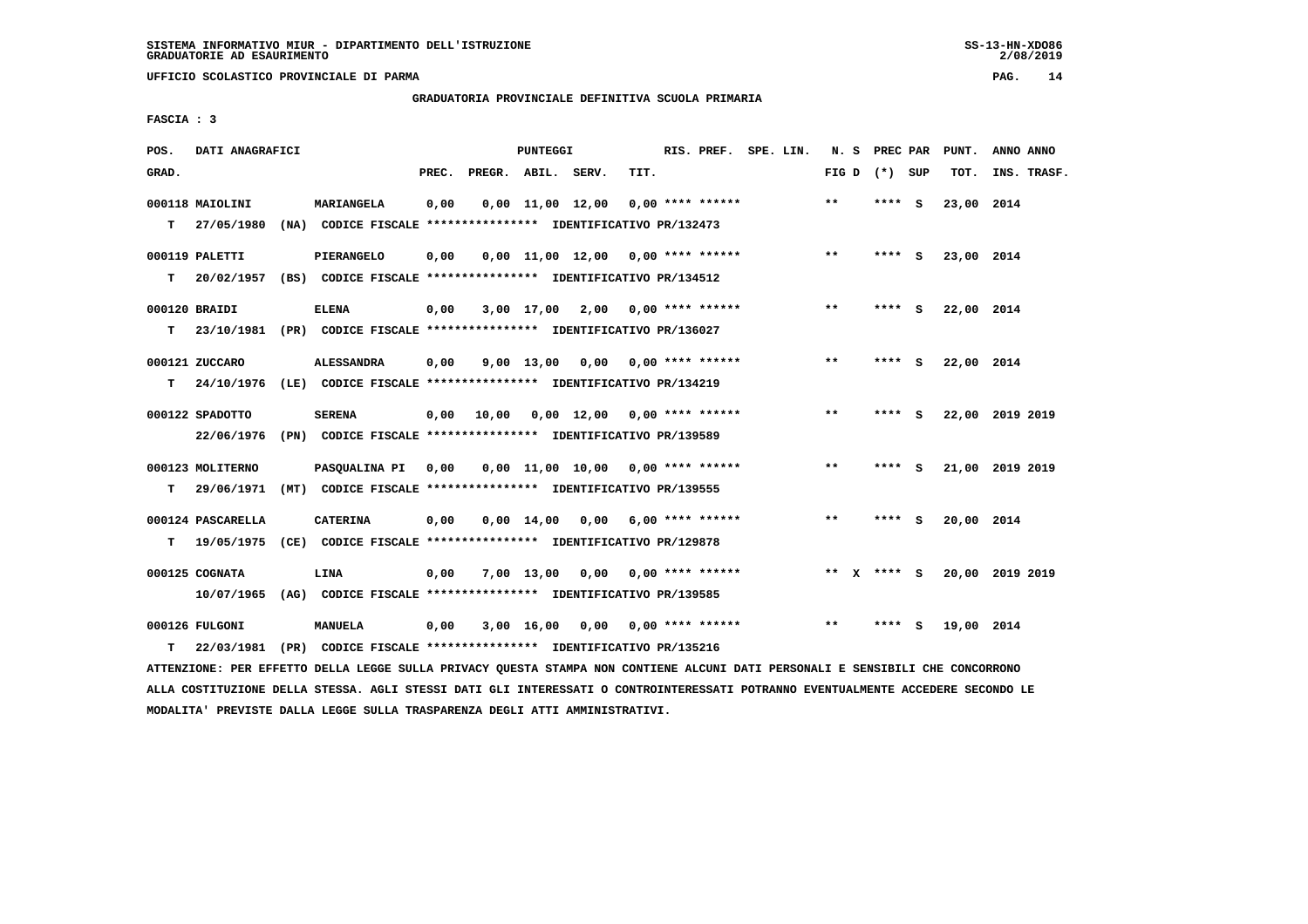#### **GRADUATORIA PROVINCIALE DEFINITIVA SCUOLA PRIMARIA**

 **FASCIA : 3**

| POS.         | DATI ANAGRAFICI    |                                                                                          |       |                    | PUNTEGGI     |                                    |      | RIS. PREF. SPE. LIN.      |    |              | N. S PREC PAR   |     | PUNT.           | ANNO ANNO |             |
|--------------|--------------------|------------------------------------------------------------------------------------------|-------|--------------------|--------------|------------------------------------|------|---------------------------|----|--------------|-----------------|-----|-----------------|-----------|-------------|
| GRAD.        |                    |                                                                                          | PREC. | PREGR. ABIL. SERV. |              |                                    | TIT. |                           |    |              | FIG D $(*)$ SUP |     | TOT.            |           | INS. TRASF. |
|              | 000127 ESPOSITO    | <b>ROSARIA</b>                                                                           | 0,00  |                    | $6,00$ 13,00 | 0,00                               |      | $0.00$ **** ******        |    | $**$         | ****            |     | 19,00 2019 2019 |           |             |
|              | 14/06/1974         | (NA) CODICE FISCALE **************** IDENTIFICATIVO PR/139580                            |       |                    |              |                                    |      |                           |    |              |                 |     |                 |           |             |
| 000128 GAITO |                    | <b>SERAFINA</b>                                                                          | 0,00  |                    |              | 8,00 11,00 0,00 0,00 **** ******   |      |                           |    |              | ** X **** S     |     | 19,00 2019      |           |             |
|              | 13/12/1963         | (SA) CODICE FISCALE **************** IDENTIFICATIVO PR/021101                            |       |                    |              |                                    |      |                           |    |              |                 |     |                 |           |             |
|              | 000129 SCHETTINO   | <b>ROSANNA</b>                                                                           | 0,00  |                    |              | $3,00$ 15,00 0,00 0,00 **** ****** |      |                           | I. | $***$        | ****            |     | 18,00 2007      |           |             |
|              | 19/11/1976         | (MT) CODICE FISCALE **************** IDENTIFICATIVO PR/025399                            |       |                    |              |                                    |      |                           |    |              |                 |     |                 |           |             |
|              | 000130 DICOSMO     | MARIAGIOVANNA                                                                            | 0,00  |                    | $3,00$ 12,00 |                                    |      | $0,00$ 3,00 **** ******   |    | $***$        | ****            | - 5 | 18,00 2014      |           |             |
| т            |                    | 08/09/1981 (PR) CODICE FISCALE **************** IDENTIFICATIVO PR/130839                 |       |                    |              |                                    |      |                           |    |              |                 |     |                 |           |             |
| 000131 BOCCI |                    |                                                                                          | 0,00  |                    |              | $0,00$ 17,00 0,00 0,00 **** ****** |      |                           |    |              | ** $X$ ****     |     | 17,00 2014      |           |             |
| т            |                    | <b>SIMONE</b><br>26/06/1980 (PR) CODICE FISCALE *************** IDENTIFICATIVO PR/132060 |       |                    |              |                                    |      |                           |    |              |                 |     |                 |           |             |
|              |                    |                                                                                          |       |                    |              |                                    |      |                           |    |              |                 |     |                 |           |             |
|              | 000132 MORRONE     | <b>ROSA</b>                                                                              | 0,00  |                    |              | $3,00$ 14,00 0,00 0,00 **** ****** |      |                           |    | $\star\star$ | **** S          |     | 17,00 2019 2019 |           |             |
| т            | 02/10/1967         | (NA) CODICE FISCALE **************** IDENTIFICATIVO PR/139557                            |       |                    |              |                                    |      |                           |    |              |                 |     |                 |           |             |
|              | 000133 CUSUMANO    | <b>GIUSEPPA</b>                                                                          | 0,00  | 16,00              | 0,00         |                                    |      | $0,00$ 0,00 **** ******   |    | **           | **** S          |     | 16,00 2014      |           |             |
|              |                    | 03/07/1964 (CL) CODICE FISCALE *************** IDENTIFICATIVO PR/129980                  |       |                    |              |                                    |      |                           |    |              |                 |     |                 |           |             |
|              | 000134 DI BASILICO | VALENTINA                                                                                | 0,00  |                    | $3,00$ 13,00 |                                    |      | $0.00$ $0.00$ **** ****** |    | **           | **** S          |     | 16,00 2014      |           |             |
| т            | 11/07/1969         | (PE) CODICE FISCALE **************** IDENTIFICATIVO PR/134744                            |       |                    |              |                                    |      |                           |    |              |                 |     |                 |           |             |
|              | 000135 PAGANETTI   | LOREDANA                                                                                 | 0,00  |                    | 2,00 14,00   | 0,00                               |      | 0,00 **** ******          |    | $* *$        | ****            | - S | 16,00 2014      |           |             |
| т            | 16/08/1963         | (EE) CODICE FISCALE **************** IDENTIFICATIVO PR/131440                            |       |                    |              |                                    |      |                           |    |              |                 |     |                 |           |             |
|              |                    |                                                                                          |       |                    |              |                                    |      |                           |    |              |                 |     |                 |           |             |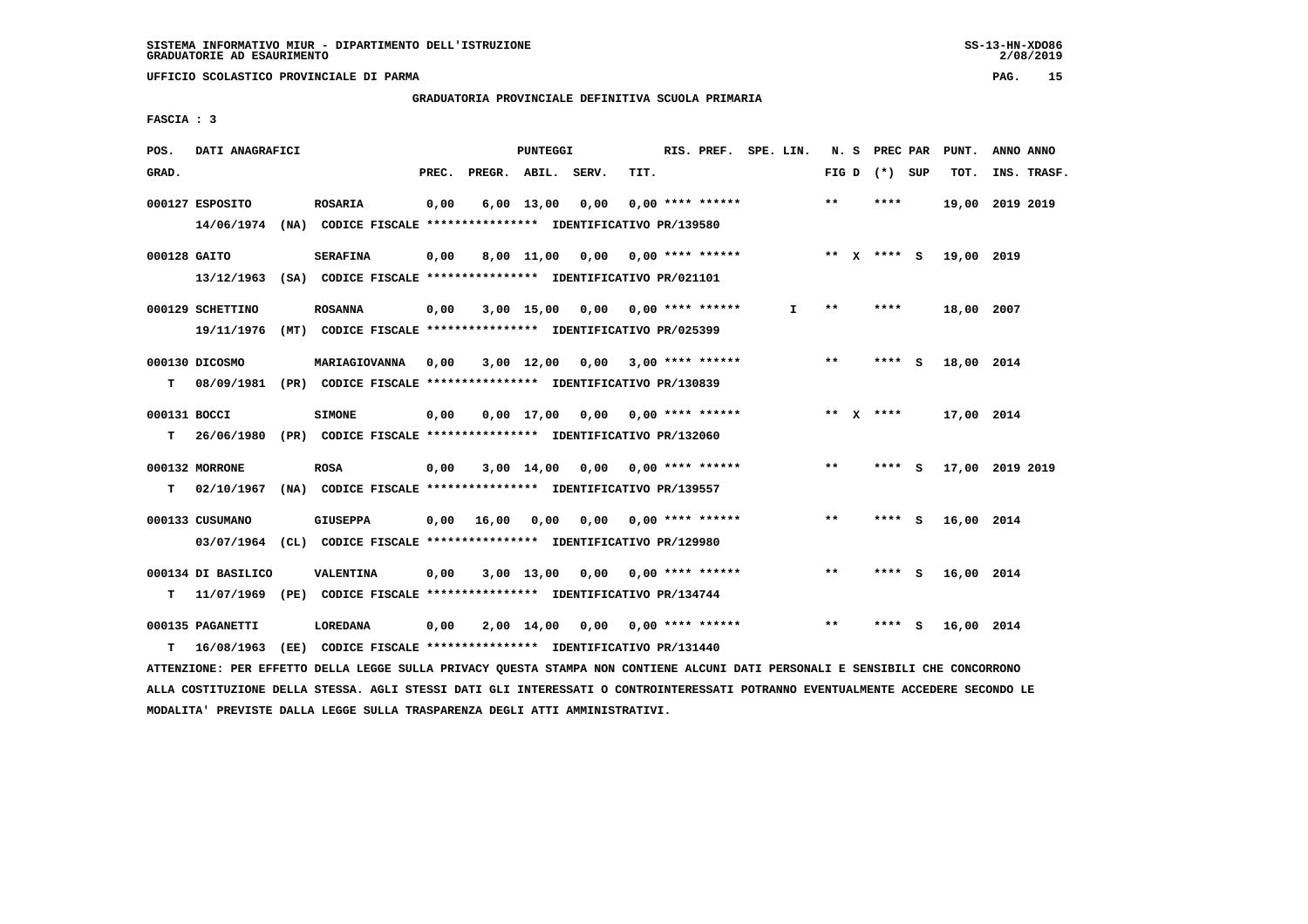# **GRADUATORIA PROVINCIALE DEFINITIVA SCUOLA PRIMARIA**

 **FASCIA : 3**

| POS.              | DATI ANAGRAFICI                |      |                                                                                       |       |                    | PUNTEGGI           |                 |      | RIS. PREF. SPE. LIN.       |  | N.S   | PREC PAR |     | PUNT.           | ANNO ANNO       |  |
|-------------------|--------------------------------|------|---------------------------------------------------------------------------------------|-------|--------------------|--------------------|-----------------|------|----------------------------|--|-------|----------|-----|-----------------|-----------------|--|
| GRAD.             |                                |      |                                                                                       | PREC. | PREGR. ABIL. SERV. |                    |                 | TIT. |                            |  | FIG D | (*) SUP  |     | TOT.            | INS. TRASF.     |  |
| T.                | 000136 PINGITORE<br>03/04/1972 |      | <b>MARIA</b><br>(KR) CODICE FISCALE **************** IDENTIFICATIVO PR/139594         | 0,00  |                    | $0,00 \quad 14,00$ | 2,00            |      | $0.00$ **** ******         |  | $* *$ | **** S   |     | 16,00           | 2019 2019       |  |
|                   | 000137 FERLITA                 |      | <b>ELENA</b>                                                                          | 0,00  |                    |                    | 3,00 13,00 0,00 |      | 0,00 **** ******           |  | $***$ | ****     | - 5 | 16,00 2019 2019 |                 |  |
|                   | 15/10/1976<br>000138 MANCUSO   |      | (AG) CODICE FISCALE **************** IDENTIFICATIVO PR/139581<br>MILENA MARIA         | 0.00  |                    | $0.00$ 13.00       | 0.00            |      | 3,00 **** ******           |  | $***$ | **** S   |     | 16,00 2019 2019 |                 |  |
|                   | 06/05/1980<br>000139 CUSCUSA   |      | (CT) CODICE FISCALE **************** IDENTIFICATIVO PR/139603<br><b>MARIA ANTONIE</b> | 0,00  |                    | $3,00$ 13,00       |                 |      | $0.00$ $0.00$ **** ******  |  | $* *$ | ****     | - S |                 | 16,00 2019 2019 |  |
| т                 | 07/02/1977                     |      | (OR) CODICE FISCALE **************** IDENTIFICATIVO PR/139564                         |       |                    |                    |                 |      |                            |  |       |          |     |                 |                 |  |
| т                 | 000140 ALONGE<br>20/10/1964    |      | <b>ANTONELLA</b><br>(AG) CODICE FISCALE **************** IDENTIFICATIVO PR/139553     | 0,00  |                    | $0.00$ 13.00       |                 |      | $0.00$ 3.00 **** ****** KL |  | **    | **** S   |     | 16,00 2019 2019 |                 |  |
|                   | 000141 CARULLI                 |      | VALERIA                                                                               | 0,00  |                    | $3,00$ 12,00       | 0,00            |      | 0,00 **** ******           |  | $***$ | ****     | - S | 15,00 2014      |                 |  |
| T.                |                                |      | 01/06/1972 (CH) CODICE FISCALE *************** IDENTIFICATIVO PR/030674               |       |                    |                    |                 |      |                            |  |       |          |     |                 |                 |  |
| 000142 RIZZO<br>т | 02/05/1971                     |      | <b>DOROTEA</b><br>(AG) CODICE FISCALE **************** IDENTIFICATIVO PR/027806       | 0,00  |                    | $0,00$ 15,00       | 0,00            |      | $0.00$ **** ******         |  | $***$ | ****     | - 5 | 15,00 2014      |                 |  |
|                   | 000143 SERVADIO                |      | <b>ANUMARY</b>                                                                        | 0,00  |                    | 2,00 12,00         | 0.00            |      | $0.00$ **** ******         |  | $**$  | **** S   |     | 14,00 2014      |                 |  |
| т                 | 22/04/1980                     |      | (EE) CODICE FISCALE **************** IDENTIFICATIVO PR/132124                         |       |                    |                    |                 |      |                            |  |       |          |     |                 |                 |  |
|                   | 000144 IERINO'                 |      | <b>LAURA</b>                                                                          | 0,00  |                    | $0,00 \quad 14,00$ | 0,00            |      | 0,00 **** ******           |  | $* *$ | ****     | -S  | 14,00 2014      |                 |  |
|                   | 14/08/1975                     | (MT) | CODICE FISCALE **************** IDENTIFICATIVO PR/127061                              |       |                    |                    |                 |      |                            |  |       |          |     |                 |                 |  |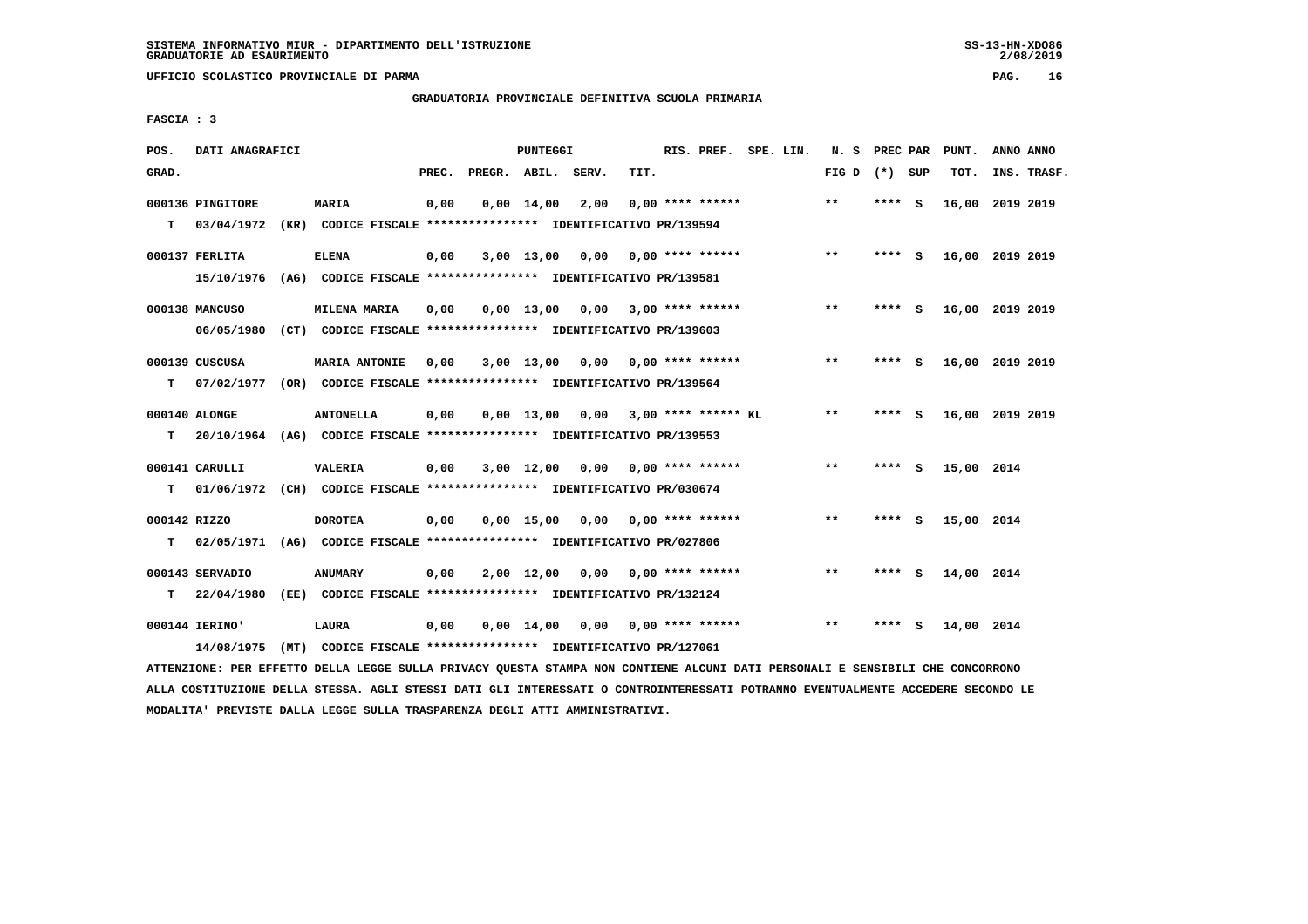# **GRADUATORIA PROVINCIALE DEFINITIVA SCUOLA PRIMARIA**

 **FASCIA : 3**

| POS.  | DATI ANAGRAFICI |                                                                         |       |                    | PUNTEGGI           |                                    |      | RIS. PREF. SPE. LIN.      |  |       | N. S PREC PAR   |     | PUNT.      | ANNO ANNO       |  |
|-------|-----------------|-------------------------------------------------------------------------|-------|--------------------|--------------------|------------------------------------|------|---------------------------|--|-------|-----------------|-----|------------|-----------------|--|
| GRAD. |                 |                                                                         | PREC. | PREGR. ABIL. SERV. |                    |                                    | TIT. |                           |  |       | FIG D $(*)$ SUP |     | TOT.       | INS. TRASF.     |  |
|       | 000145 LOMBARDO | <b>LOREDANA</b>                                                         | 0,00  |                    | $0.00 \quad 14.00$ | 0,00                               |      | $0.00$ **** ******        |  |       | ** X **** S     |     |            | 14,00 2019 2019 |  |
| т     | 07/02/1979      | (CT) CODICE FISCALE **************** IDENTIFICATIVO PR/139570           |       |                    |                    |                                    |      |                           |  |       |                 |     |            |                 |  |
|       | 000146 MESSANA  | <b>GRAZIELLA LAU</b>                                                    | 0,00  |                    |                    | $0,00$ 14,00 0,00 0,00 **** ****** |      |                           |  | $* *$ | $***$ S         |     |            | 14,00 2019 2019 |  |
| T.    | 19/10/1973      | (EN) CODICE FISCALE **************** IDENTIFICATIVO PR/139554           |       |                    |                    |                                    |      |                           |  |       |                 |     |            |                 |  |
|       | 000147 MARRESE  | ALINA                                                                   | 0,00  |                    |                    | $0.00$ 13.00 0.00 0.00 **** ****** |      |                           |  | **    | **** S          |     | 13,00 2007 |                 |  |
|       |                 | 14/01/1972 (MT) CODICE FISCALE *************** IDENTIFICATIVO PR/024885 |       |                    |                    |                                    |      |                           |  |       |                 |     |            |                 |  |
|       | 000148 CONGIA   | TULLIA                                                                  | 0,00  |                    | $0.00$ 13.00       |                                    |      | $0,00$ $0,00$ **** ****** |  | $**$  | **** S          |     | 13,00 2014 |                 |  |
| т     | 07/05/1965      | (CA) CODICE FISCALE **************** IDENTIFICATIVO PR/134960           |       |                    |                    |                                    |      |                           |  |       |                 |     |            |                 |  |
|       | 000149 ZILOCCHI | DOMINIQUE                                                               | 0,00  |                    |                    | $0,00$ 13,00 0,00 0,00 **** ****** |      |                           |  |       | ** X **** S     |     | 13,00 2014 |                 |  |
| т     | 26/10/1978      | (PR) CODICE FISCALE **************** IDENTIFICATIVO PR/132691           |       |                    |                    |                                    |      |                           |  |       |                 |     |            |                 |  |
|       | 000150 BARILI   | <b>SILVIA</b>                                                           | 0,00  |                    |                    | $0,00$ 13,00 0,00 0,00 **** ****** |      |                           |  | $***$ | **** S          |     | 13,00 2014 |                 |  |
|       |                 | 14/12/1982 (PR) CODICE FISCALE *************** IDENTIFICATIVO PR/131140 |       |                    |                    |                                    |      |                           |  |       |                 |     |            |                 |  |
|       | 000151 TESAURI  | LUCIA                                                                   | 0,00  |                    |                    | $0,00$ 13,00 0,00 0,00 **** ****** |      |                           |  | $***$ | **** S          |     | 13,00 2014 |                 |  |
| т     | 20/06/1975      | (PR) CODICE FISCALE *************** IDENTIFICATIVO PR/136289            |       |                    |                    |                                    |      |                           |  |       |                 |     |            |                 |  |
|       | 000152 VITALI   | MARIAGIUSEPPA                                                           | 0,00  |                    | 0,00 11,00         |                                    |      | $2,00$ 0,00 **** ******   |  | $* *$ | ****            | - S |            | 13,00 2019 2019 |  |
| т     | 09/11/1961      | (CL) CODICE FISCALE **************** IDENTIFICATIVO PR/139567           |       |                    |                    |                                    |      |                           |  |       |                 |     |            |                 |  |
|       | 000153 MANFREDI | GIULIANA                                                                | 0,00  |                    |                    | $0,00$ 11,00 1,00 0,00 **** ****** |      |                           |  | $* *$ | ****            | s   | 12,00 2014 |                 |  |
| т     |                 | 01/09/1972 (PR) CODICE FISCALE *************** IDENTIFICATIVO PR/131066 |       |                    |                    |                                    |      |                           |  |       |                 |     |            |                 |  |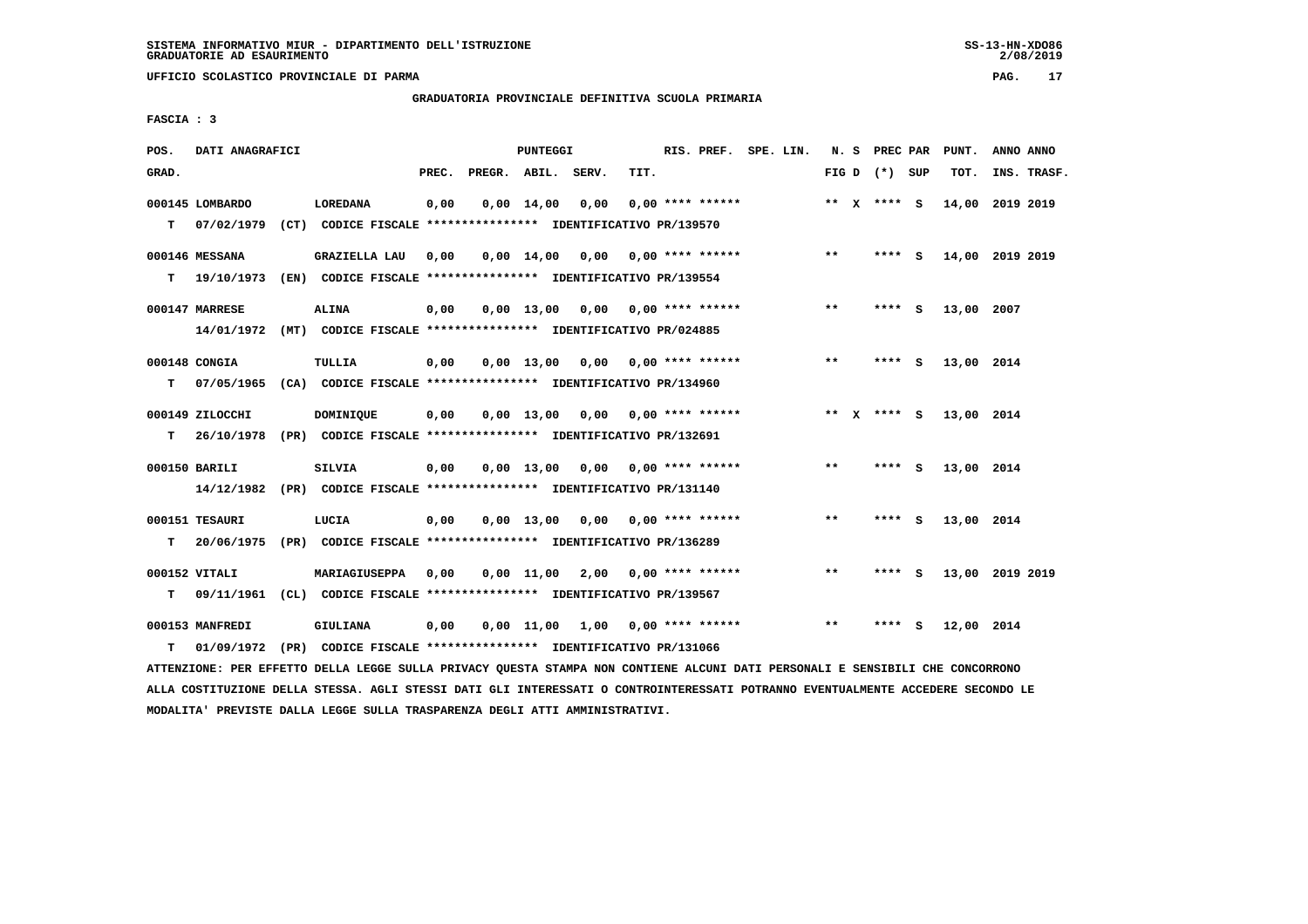**UFFICIO SCOLASTICO PROVINCIALE DI PARMA PAG. 18**

 **GRADUATORIA PROVINCIALE DEFINITIVA SCUOLA PRIMARIA**

 **FASCIA : 3**

| POS.         | DATI ANAGRAFICI                                                           |                  |       |                    | PUNTEGGI   |                                    |      | RIS. PREF. SPE. LIN. |  |       | N. S PREC PAR   | PUNT.      | ANNO ANNO   |
|--------------|---------------------------------------------------------------------------|------------------|-------|--------------------|------------|------------------------------------|------|----------------------|--|-------|-----------------|------------|-------------|
| GRAD.        |                                                                           |                  | PREC. | PREGR. ABIL. SERV. |            |                                    | TIT. |                      |  |       | FIG D $(*)$ SUP | TOT.       | INS. TRASF. |
| 000154 BERNI |                                                                           | <b>ROSANNA</b>   | 0,00  |                    | 0,00 12,00 | 0,00                               |      | $0.00$ **** ******   |  | **    | **** S          | 12,00 2014 |             |
|              | T 30/06/1976 (PR) CODICE FISCALE *************** IDENTIFICATIVO PR/131239 |                  |       |                    |            |                                    |      |                      |  |       |                 |            |             |
| 000155 GALLO |                                                                           | <b>SALVATORE</b> | 0,00  |                    |            | $0.00$ 12.00 0.00 0.00 **** ****** |      |                      |  | $***$ | $***$ $S$       | 12,00 2014 |             |
|              | T 14/05/1961 (KR) CODICE FISCALE *************** IDENTIFICATIVO PR/134518 |                  |       |                    |            |                                    |      |                      |  |       |                 |            |             |
|              | 000156 MANFREDI                                                           | <b>FRANCESCA</b> | 0,00  |                    |            | $0,00$ 11,00 0,00 0,00 **** ****** |      |                      |  | $***$ | $***$ S         | 11,00 2014 |             |
|              | T 04/04/1971 (PR) CODICE FISCALE *************** IDENTIFICATIVO PR/130566 |                  |       |                    |            |                                    |      |                      |  |       |                 |            |             |
|              | 000157 LEONARDI                                                           | <b>ROMINA</b>    | 0,00  |                    |            | 0,00 11,00 0,00 0,00 **** ******   |      |                      |  |       | ** x **** S     | 11,00 2014 |             |
| T.           | 10/12/1972 (PR) CODICE FISCALE *************** IDENTIFICATIVO PR/131765   |                  |       |                    |            |                                    |      |                      |  |       |                 |            |             |
| 000158 ROSSI |                                                                           | SARA             | 0,00  |                    |            | $0.00$ 11,00 0.00 0.00 **** ****** |      |                      |  |       | ** $X$ **** $S$ | 11,00 2014 |             |
|              | T 08/06/1974 (SP) CODICE FISCALE *************** IDENTIFICATIVO PR/131529 |                  |       |                    |            |                                    |      |                      |  |       |                 |            |             |
| 000159 LANDI |                                                                           | <b>CARMEN</b>    | 0,00  |                    |            | $0,00$ 11,00 0,00 0,00 **** ****** |      |                      |  | $***$ | $***$ S         | 11,00 2014 |             |
| T.           | 30/01/1984 (SA) CODICE FISCALE *************** IDENTIFICATIVO PR/138756   |                  |       |                    |            |                                    |      |                      |  |       |                 |            |             |
| 000160 VACCA |                                                                           | <b>ALESSIA</b>   | 0,00  |                    |            | $0,00$ 11,00 0,00 0,00 **** ****** |      |                      |  | $***$ | **** S          | 11,00 2014 |             |
|              | T 04/06/1978 (PR) CODICE FISCALE *************** IDENTIFICATIVO PR/131791 |                  |       |                    |            |                                    |      |                      |  |       |                 |            |             |
|              | 000161 SALVATORE                                                          | <b>ANGELA</b>    | 0,00  |                    |            | $0.00$ 11,00 0.00 0.00 **** ****** |      |                      |  | $***$ | **** S          | 11,00 2014 |             |
| т            | 05/05/1972 (CB) CODICE FISCALE **************** IDENTIFICATIVO PR/139512  |                  |       |                    |            |                                    |      |                      |  |       |                 |            |             |
| 000162 GRANO |                                                                           | <b>FRANCESCA</b> | 0,00  |                    |            | $0,00$ 11,00 0,00 0,00 **** ****** |      |                      |  | $***$ | **** S          | 11,00 2014 |             |
| T.           | 28/06/1966 (AG) CODICE FISCALE **************** IDENTIFICATIVO PR/133463  |                  |       |                    |            |                                    |      |                      |  |       |                 |            |             |
|              |                                                                           |                  |       |                    |            |                                    |      |                      |  |       |                 |            |             |